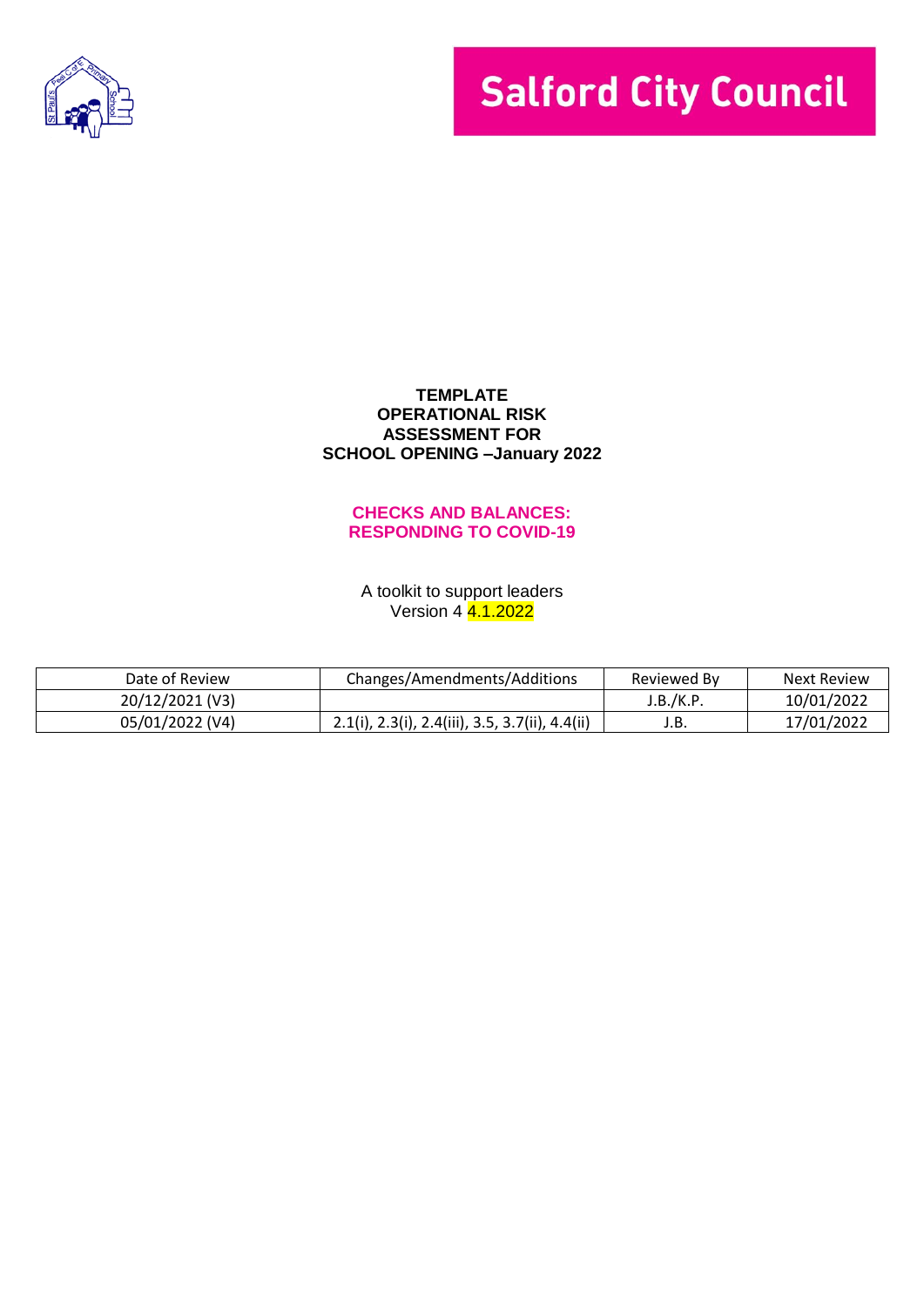# **Staying COVID Secure – Our Commitment**

- $\checkmark$  We recognise the risk posed by Coronavirus (COVID-19) to our staff, pupils, and their families. Control measures to minimise the risk of infection and the transmission of the virus are provided in this Risk Assessment.
- $\checkmark$  We will put in place appropriate protective measures to ensure, as far as is reasonably practicable, the Health, Safety and Wellbeing of our staff and pupils.
- $\checkmark$  We will share this Risk Assessment and its findings with employees and consult on its contents.
- $\checkmark$  We will review this risk assessment regularly
- $\checkmark$  We will continue to comply with all relevant Health and Safety Legislation.
- $\checkmark$  We will have regard to statutory guidance in particular the guidance issued by the Department of Education regarding school reopening and implementing protective measures in education and childcare settings against COVID-19.
- $\checkmark$  We have regard to advice and guidance issued by Public Health England and Salford Public Health.
- $\checkmark$  We will maximise the number of children and young people in face-to face education or childcare and minimise any disruption, in a way that best manages the COVID-19 risk.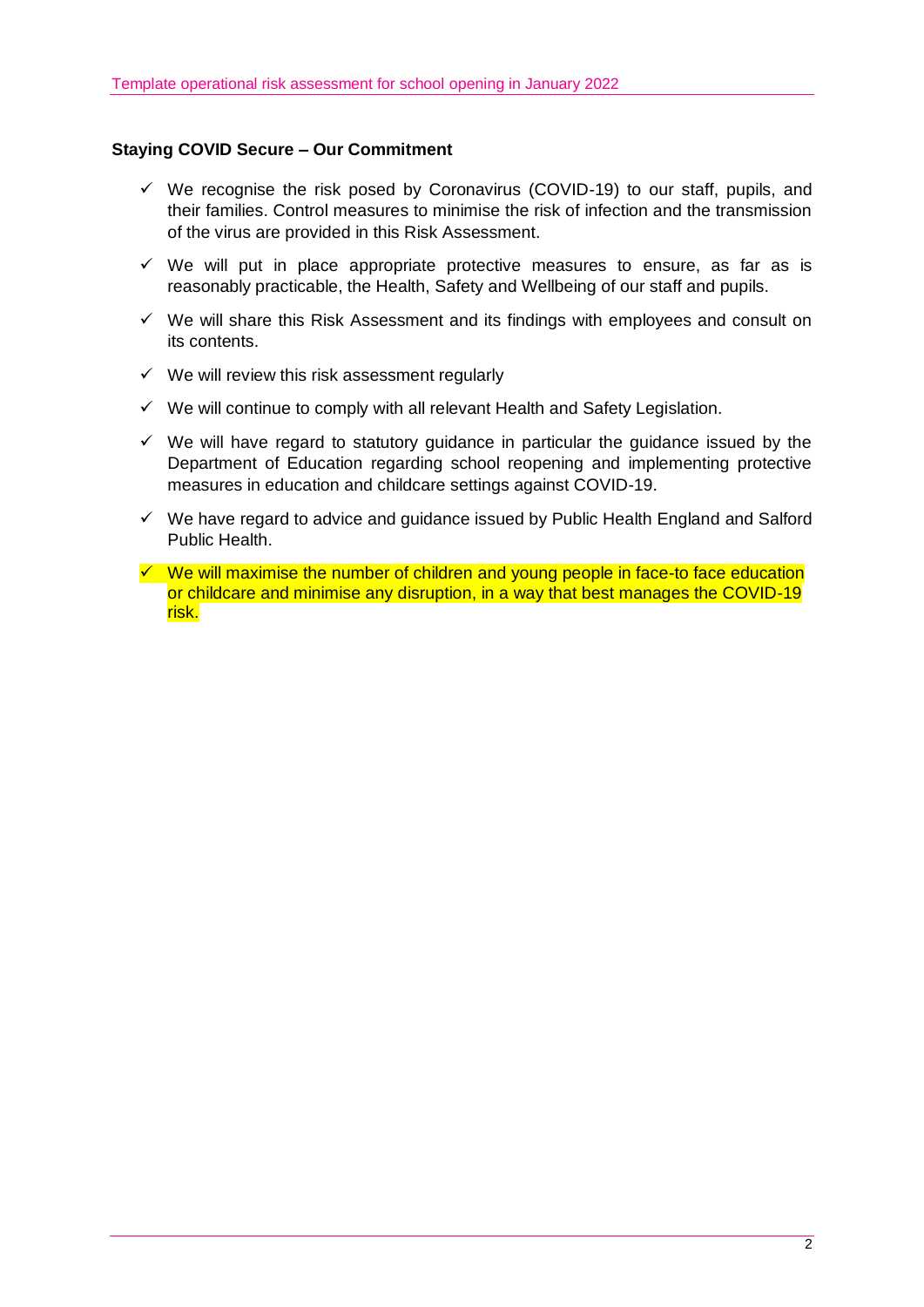# COVID-19: Operational risk assessment for school reopening

Please note: this risk assessment should be undertaken in conjunction with the operational guidance for schools; updated by the Department for Education as follows: [https://www.gov.uk/government/publications/actions-for-schools-during-the-coronavirus-outbreak](https://eur02.safelinks.protection.outlook.com/?url=https%3A%2F%2Fwww.gov.uk%2Fgovernment%2Fpublications%2Factions-for-schools-during-the-coronavirus-outbreak&data=04%7C01%7CRoberta.Greenwood%40salford.gov.uk%7C4fe178d25e8c4cafd2d708d9bf04f663%7C68c00060d80e40a5b83f3b8a5bc570b5%7C0%7C0%7C637750850293645923%7CUnknown%7CTWFpbGZsb3d8eyJWIjoiMC4wLjAwMDAiLCJQIjoiV2luMzIiLCJBTiI6Ik1haWwiLCJXVCI6Mn0%3D%7C3000&sdata=GKRfB2XkS0%2FCWy0m94rT9wSu%2BESfXnYQU3OSYPTKf9o%3D&reserved=0)

| Assessment<br>conducted by:                                                                                                                                                                                              | Joanne Barker<br><b>Kath Prince</b>             | Job title:                             | Headteacher<br>Chair of Governors/Health &<br><b>Safety Governor</b>                                                                                                                                                                                                                                                                                                                                                                                                                                                                                                                                                                                                                                                                                                                                                                            | Covered by this<br>assessment | Staff, pupils, contractors,<br>visitors, volunteers |  |  |
|--------------------------------------------------------------------------------------------------------------------------------------------------------------------------------------------------------------------------|-------------------------------------------------|----------------------------------------|-------------------------------------------------------------------------------------------------------------------------------------------------------------------------------------------------------------------------------------------------------------------------------------------------------------------------------------------------------------------------------------------------------------------------------------------------------------------------------------------------------------------------------------------------------------------------------------------------------------------------------------------------------------------------------------------------------------------------------------------------------------------------------------------------------------------------------------------------|-------------------------------|-----------------------------------------------------|--|--|
| Date of<br>assessment:                                                                                                                                                                                                   | 20/12/2021                                      | Review interval:                       | Ongoing                                                                                                                                                                                                                                                                                                                                                                                                                                                                                                                                                                                                                                                                                                                                                                                                                                         | Date of next<br>review:       | 17/01/2022                                          |  |  |
|                                                                                                                                                                                                                          |                                                 |                                        | <b>Related documents</b>                                                                                                                                                                                                                                                                                                                                                                                                                                                                                                                                                                                                                                                                                                                                                                                                                        |                               |                                                     |  |  |
|                                                                                                                                                                                                                          | <b>School/Trust/Local Authority documents/:</b> |                                        | Government guidance: This advice remains subject to change as the situation develops.                                                                                                                                                                                                                                                                                                                                                                                                                                                                                                                                                                                                                                                                                                                                                           |                               |                                                     |  |  |
| Schools and trusts should work closely with<br>parents and carers (future references to parents<br>should be read as including carers), staff and<br>unions when agreeing the best approaches for<br>their circumstances |                                                 | 2022<br>settings - GOV.UK (www.gov.uk) | Schools COVID-19 operational guidance (publishing.service.gov.uk) updated January<br>Contingency framework: education and childcare settings - GOV.UK (www.gov.uk)<br>Actions for early years and childcare providers during the COVID-19 pandemic<br>early years and childcare settings<br>Special schools and other specialist settings: coronavirus (COVID-19)<br>Guidance for parents and carers of children attending out-of-school settings during the<br>coronavirus (COVID-19) outbreak<br>https://www.gov.uk/government/publications/safe-working-in-education-childcare-and-<br>childrens-social-care/safe-working-in-education-childcare-and-childrens-social-care-<br>settings-including-the-use-of-personal-protective-equipment-ppe<br>Children of critical workers and vulnerable children who can access schools or educational |                               |                                                     |  |  |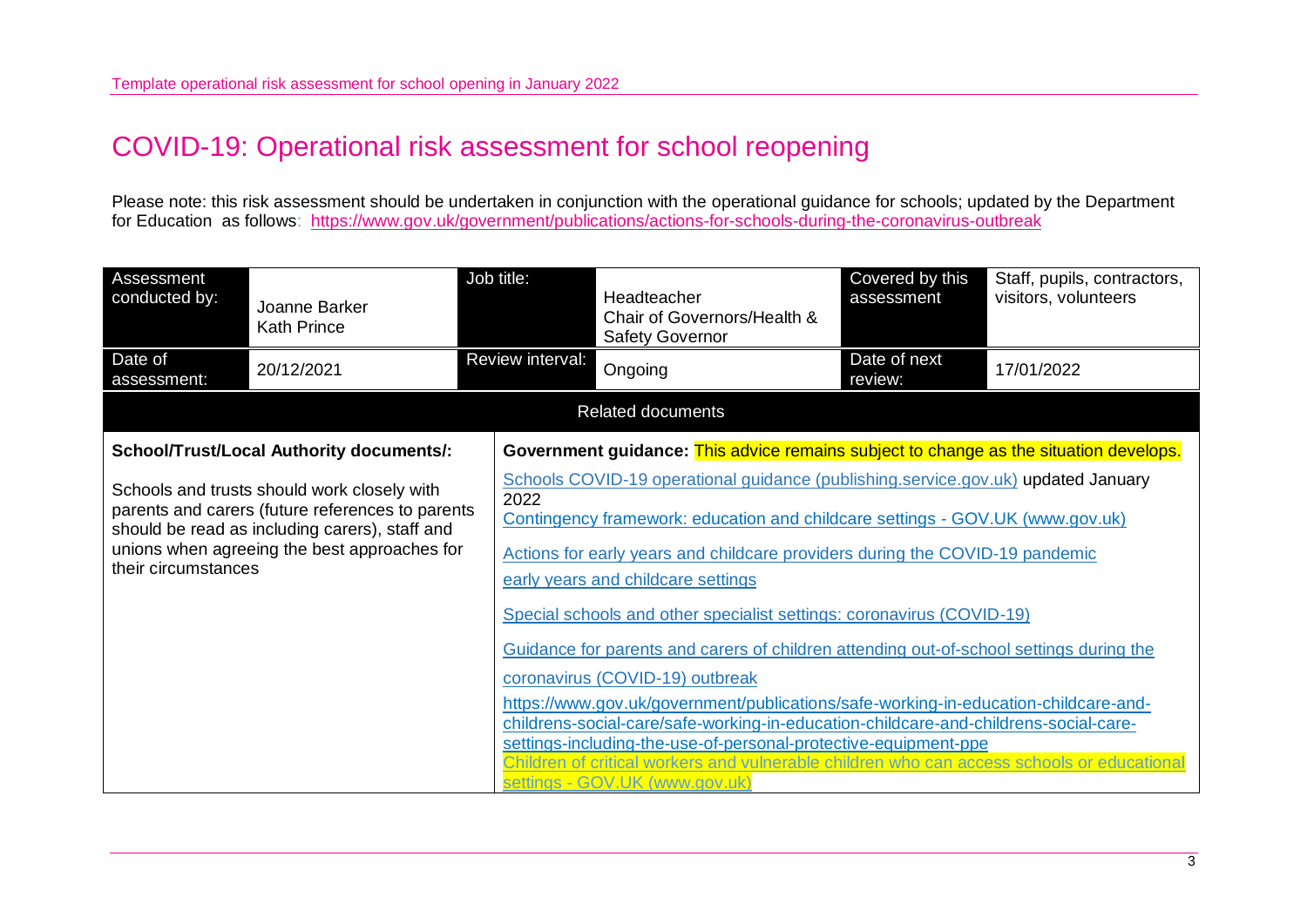| <b>Record of Review</b> |                           |  |  |  |
|-------------------------|---------------------------|--|--|--|
| <b>Review Date</b>      | <b>Overview of review</b> |  |  |  |
|                         |                           |  |  |  |

## **Risk matrix**

|                         | Risk rating                                                       | Likelihood of occurrence |                 |        |  |  |  |
|-------------------------|-------------------------------------------------------------------|--------------------------|-----------------|--------|--|--|--|
|                         | High (H), Medium (M), Low (L)                                     | <b>Probable</b>          | <b>Possible</b> | Remote |  |  |  |
|                         | Major: Causes major physical injury, harm or ill-health.          |                          |                 |        |  |  |  |
| <b>Likely</b><br>impact | Severe: Causes physical injury or illness requiring first<br>aid. |                          | М               |        |  |  |  |
|                         | <b>Minor:</b> Causes physical or emotional discomfort.            | М                        |                 |        |  |  |  |

| <b>Areas for concern</b><br>1. Stepping measures up and down                                                               | <b>Risk rating</b><br>prior to<br>action<br>(H/M/L) | <b>Control measures</b>                                                                                                                                                                                                                                                                                                                                                                                                                                                                                           | <b>Please</b><br>mark<br><b>Y/N/NA</b><br>for each<br>bullet<br>point | <b>Further actions/comments</b><br>needed only if N is put by a<br>bullet point                                                                              | <b>Residual</b><br>risk rating<br>(H/M/L) |
|----------------------------------------------------------------------------------------------------------------------------|-----------------------------------------------------|-------------------------------------------------------------------------------------------------------------------------------------------------------------------------------------------------------------------------------------------------------------------------------------------------------------------------------------------------------------------------------------------------------------------------------------------------------------------------------------------------------------------|-----------------------------------------------------------------------|--------------------------------------------------------------------------------------------------------------------------------------------------------------|-------------------------------------------|
|                                                                                                                            |                                                     |                                                                                                                                                                                                                                                                                                                                                                                                                                                                                                                   |                                                                       |                                                                                                                                                              |                                           |
| 1.1 Risk assessment                                                                                                        |                                                     |                                                                                                                                                                                                                                                                                                                                                                                                                                                                                                                   |                                                                       |                                                                                                                                                              |                                           |
| <b>Risks are not</b><br>  comprehensively<br>l assessed in the school<br>to minimise and manage<br>the risk from COVID-19, |                                                     | Comply with health and safety law and put in place proportionate<br>control measures.<br>Regularly review and update the risk assessments - treating them as<br>'living documents', as the circumstances in school and the public<br>health advice changes.<br>Monitor and review the preventive and protective measures regularly,<br>to ensure the measures are working, and taking action to address<br>any shortfalls.<br>When undertaking reviews, look for ways to improve the practices<br>and procedures. |                                                                       | Headteacher<br>S.L.T.<br>Governing Board Health<br>and Safety/Buildings<br>Subcommittee<br><b>Chair of Governors</b><br><b>Health and Safety</b><br>Governor | м                                         |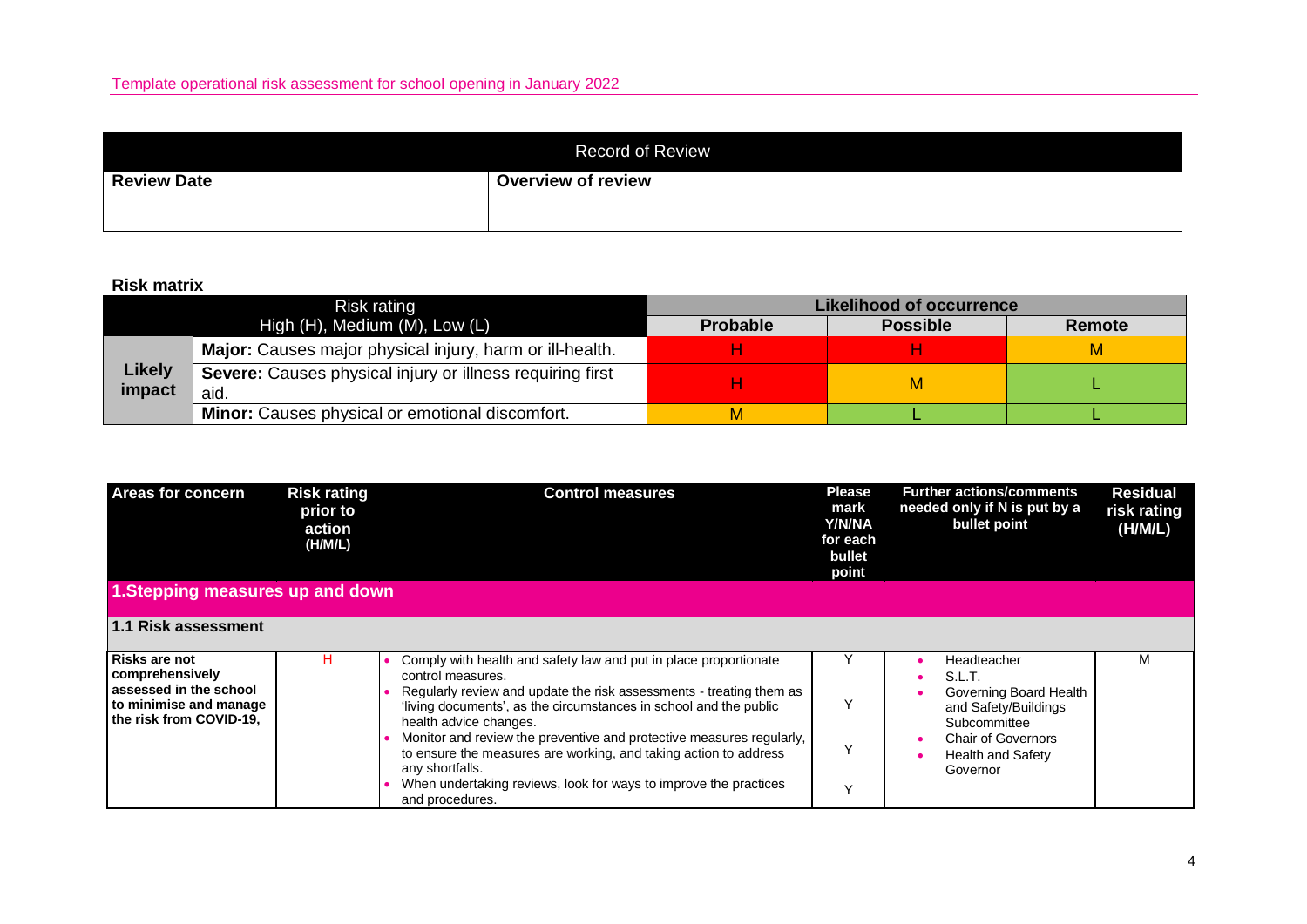| <b>Areas for concern</b>                                            | <b>Risk rating</b><br>prior to<br>action<br>(H/M/L) | <b>Control measures</b>                                                                                                                                                                                                                                                                                                                                                                                                                                                                                                                                                                                                                                                                                                                                                                                                                                                                                                              | <b>Please</b><br>mark<br>Y/N/NA<br>for each<br>bullet<br>point | <b>Further actions/comments</b><br>needed only if N is put by a<br>bullet point | <b>Residual</b><br>risk rating<br>(H/M/L) |
|---------------------------------------------------------------------|-----------------------------------------------------|--------------------------------------------------------------------------------------------------------------------------------------------------------------------------------------------------------------------------------------------------------------------------------------------------------------------------------------------------------------------------------------------------------------------------------------------------------------------------------------------------------------------------------------------------------------------------------------------------------------------------------------------------------------------------------------------------------------------------------------------------------------------------------------------------------------------------------------------------------------------------------------------------------------------------------------|----------------------------------------------------------------|---------------------------------------------------------------------------------|-------------------------------------------|
|                                                                     |                                                     | Involve staff in developing control measures to make sure they are<br>suitable for the way they carry out their work. Encourage them to<br>suggest improvements, and to report anything they think might be<br>going wrong.<br>Share the results of their risk assessment with workforce.<br>Risk assessment to be published on website (unless staff group is<br>less than 50) to provide transparency of approach to parents, carers,<br>and pupils.                                                                                                                                                                                                                                                                                                                                                                                                                                                                               | Y<br>Y<br>Y                                                    |                                                                                 |                                           |
| Outbreak in school / area<br>becomes an area of<br>enhanced concern | $\overline{H}$                                      | Put in place an outbreak management plan outlining how school<br>would operate if there were an outbreak in school or local area.<br>The outbreak management plan is communicated with and<br>understood by stakeholders.<br>• In an outbreak school should contact 0800 952 1000 to gain Salford<br>Public Health advice on any additional action that is required, such as<br>implementing elements of your outbreak management plan.<br>Refer to the contingency framework.                                                                                                                                                                                                                                                                                                                                                                                                                                                       | Y<br>Υ<br>Y<br>Y                                               | LA produced outbreak<br>management plan<br>personalised                         | M                                         |
| <b>Infection transmissions</b><br>within school rise                | H                                                   | The outbreak management plans should include:<br>• The reintroduction of 'bubbles' for a temporary period, to reduce<br>mixing between groups.<br>• If reintroducing 'bubbles', take account of the detrimental impact they<br>can have on the delivery of education.                                                                                                                                                                                                                                                                                                                                                                                                                                                                                                                                                                                                                                                                | Υ<br>Y                                                         | Headteacher<br><b>SLT</b>                                                       | M                                         |
| <b>Tracing close contacts</b><br>and isolation                      | $\overline{H}$                                      | Close contacts are now identified by NHS Test and Trace.<br>Contacts from a school setting will only be traced by NHS Test and<br>Trace where the positive case and/or their parent specifically<br>identifies the individual as being a close contact.<br>Schools may be contacted in exceptional cases to help with<br>identifying close contacts.<br>From 14 December 2021, adults who are fully vaccinated and all<br>children and young people aged between 5 and 18 years and 6<br>months identified as a contact of someone with COVID-19 are<br>strongly advised to take a LFD test every day for 7 days and<br>continue to attend their setting as normal, unless they have a<br>positive test result. Daily testing of close contacts applies to all<br>contacts who are:<br>• fully vaccinated adults – people who have had 2 doses of an<br>approved vaccine<br>• all children and young people aged 5 to 18 years and 6 | Y<br>Υ<br>Υ<br>Y                                               | Salford Public Health<br>Headteacher<br><b>SLT</b><br>All staff                 | M                                         |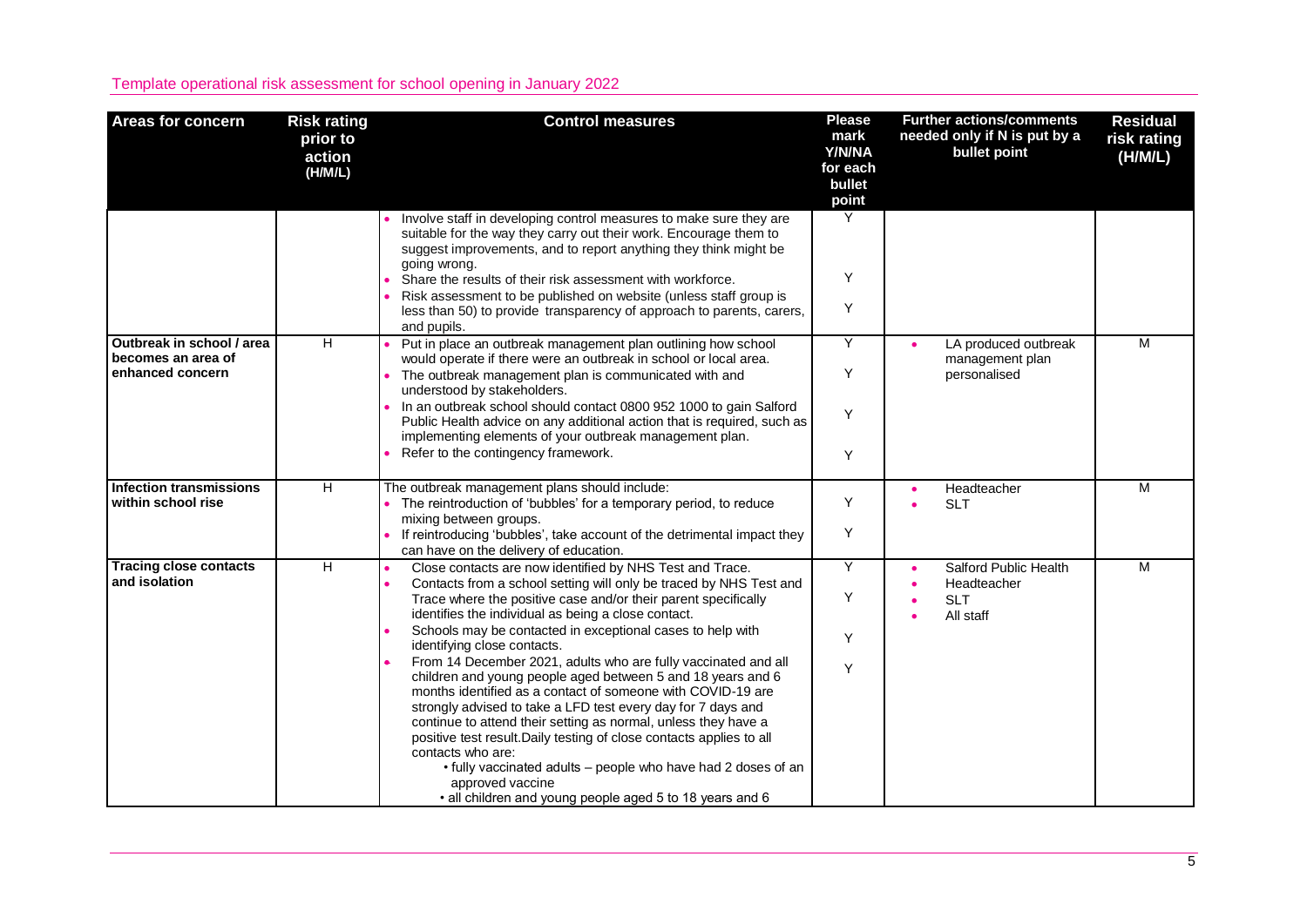| <b>Areas for concern</b>                                                          | <b>Risk rating</b><br>prior to<br>action<br>(H/M/L) | <b>Control measures</b>                                                                                                                                                                                                                                                                                                                                                                                                                                                                                                                                                                                                                                                                                                                                                          | <b>Please</b><br>mark<br>Y/N/NA<br>for each<br>bullet<br>point | <b>Further actions/comments</b><br>needed only if N is put by a<br>bullet point | <b>Residual</b><br>risk rating<br>(H/M/L) |
|-----------------------------------------------------------------------------------|-----------------------------------------------------|----------------------------------------------------------------------------------------------------------------------------------------------------------------------------------------------------------------------------------------------------------------------------------------------------------------------------------------------------------------------------------------------------------------------------------------------------------------------------------------------------------------------------------------------------------------------------------------------------------------------------------------------------------------------------------------------------------------------------------------------------------------------------------|----------------------------------------------------------------|---------------------------------------------------------------------------------|-------------------------------------------|
|                                                                                   |                                                     | months, regardless of their vaccination status<br>• people who are not able to get vaccinated for medical<br>reasons<br>• people taking part, or have taken part, in an approved<br>clinical trial for a COVID-19 vaccine<br>Children under 5 years are do not need to take part in daily testing<br>of close contacts<br>Pupils with SEND identified as close contacts should be supported<br>by their school and their families to agree the most appropriate<br>route for testing including, where appropriate, additional support to<br>assist swabbing. For further information please see SEND<br>guidance. Refer to Stay at home: guidance for households with<br>possible or confirmed coronavirus (COVID-19) infection - GOV.UK<br>(www.gov.uk) for further information | Y<br>Y                                                         |                                                                                 |                                           |
| 2. Control measures                                                               |                                                     |                                                                                                                                                                                                                                                                                                                                                                                                                                                                                                                                                                                                                                                                                                                                                                                  |                                                                |                                                                                 |                                           |
| 2.1 Ensure good hygiene for everyone                                              |                                                     |                                                                                                                                                                                                                                                                                                                                                                                                                                                                                                                                                                                                                                                                                                                                                                                  |                                                                |                                                                                 |                                           |
| <b>Staff and pupils come</b><br>into contact with each<br>other in communal areas | H                                                   | Face coverings should temporarily be worn in communal areas and<br>classrooms (by secondary pupils, staff, and visitors - unless exempt).<br>This does not apply in situations where wearing a face covering                                                                                                                                                                                                                                                                                                                                                                                                                                                                                                                                                                     | <b>NA</b>                                                      | Headteacher<br><b>SLT</b>                                                       | M                                         |
|                                                                                   |                                                     | would impact on the ability to take part in exercise or strenuous<br>activity, for example in PE lessons.                                                                                                                                                                                                                                                                                                                                                                                                                                                                                                                                                                                                                                                                        | <b>NA</b>                                                      | All staff<br>All visitors<br>Masks available next to                            |                                           |
|                                                                                   |                                                     | This will also be a temporary measure.<br>We would not ordinarily expect teachers to wear a face covering in<br>the classroom if they are at the front of the class, to support<br>education delivery, although settings should be sensitive to the needs<br>of individual teacher.                                                                                                                                                                                                                                                                                                                                                                                                                                                                                              | Y<br>Y                                                         | the electronic signing in<br>machine                                            |                                           |
|                                                                                   |                                                     | Secondary pupils must wear face coverings on public transport and<br>dedicated transport to and from school.                                                                                                                                                                                                                                                                                                                                                                                                                                                                                                                                                                                                                                                                     | <b>NA</b>                                                      |                                                                                 |                                           |
|                                                                                   |                                                     | Face coverings do not need to be worn when outdoors.<br>In primary schools, face coverings recommended for staff and adults<br>(including visitors) when moving around corridors and communal<br>areas.                                                                                                                                                                                                                                                                                                                                                                                                                                                                                                                                                                          | <b>NA</b><br>Y                                                 |                                                                                 |                                           |
|                                                                                   |                                                     | Health advice continues to be that children in primary schools should<br>not be asked to wear face coverings.                                                                                                                                                                                                                                                                                                                                                                                                                                                                                                                                                                                                                                                                    | Y                                                              |                                                                                 |                                           |
|                                                                                   |                                                     | Comply with the Equality Act 2010 and make reasonable adjustments<br>for disabled pupils and staff.                                                                                                                                                                                                                                                                                                                                                                                                                                                                                                                                                                                                                                                                              | Y                                                              |                                                                                 |                                           |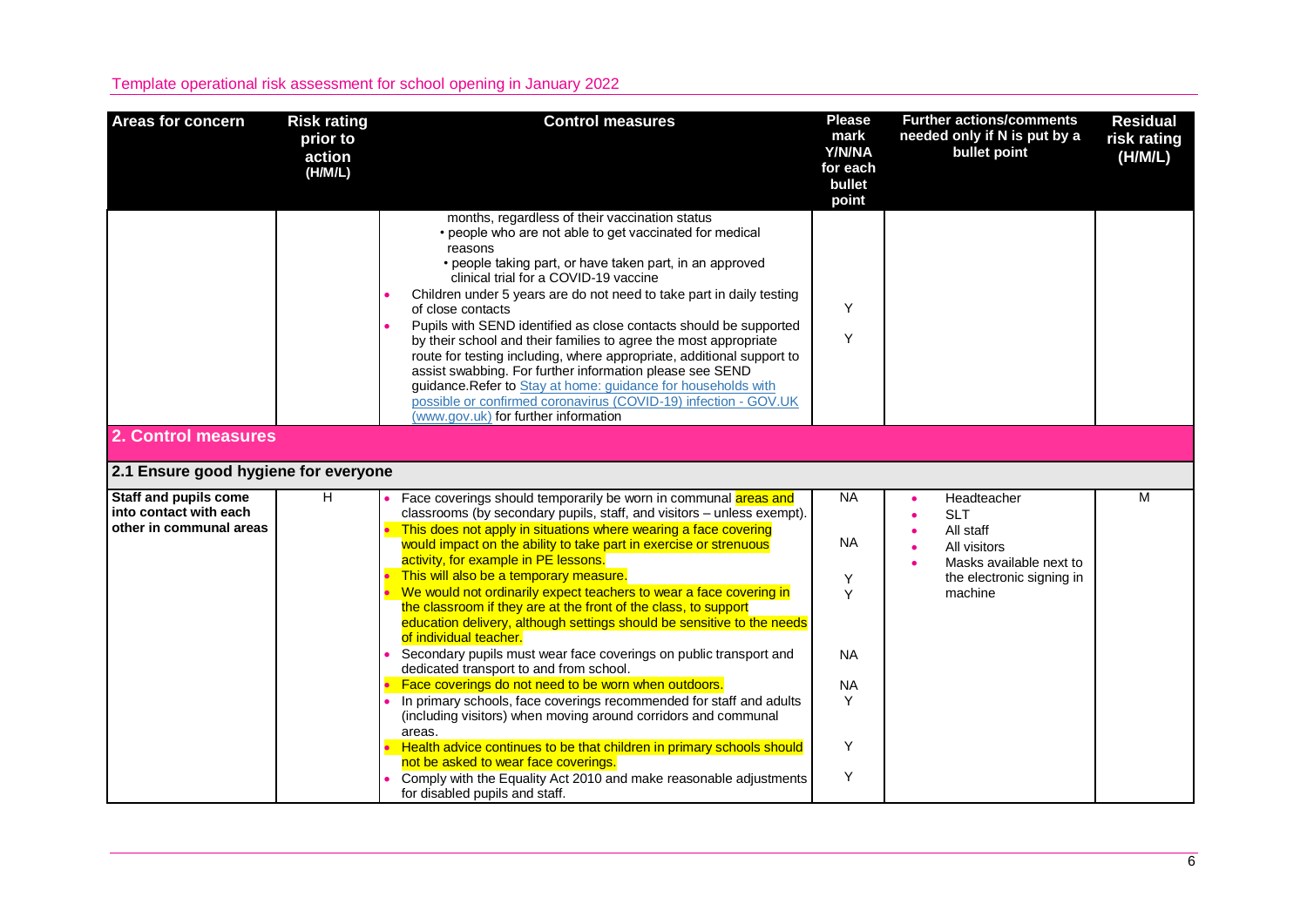| <b>Areas for concern</b>                                                   | <b>Risk rating</b><br>prior to<br>action<br>(H/M/L) | <b>Control measures</b>                                                                                                                                                                                                                                                                                                                                                                                                                                                                                                                                                                                                                                                                                                                                                                               | <b>Please</b><br>mark<br>Y/N/NA<br>for each<br>bullet<br>point | <b>Further actions/comments</b><br>needed only if N is put by a<br>bullet point                                                                                                                                                                                                                                                                                                                           | <b>Residual</b><br>risk rating<br>(H/M/L) |
|----------------------------------------------------------------------------|-----------------------------------------------------|-------------------------------------------------------------------------------------------------------------------------------------------------------------------------------------------------------------------------------------------------------------------------------------------------------------------------------------------------------------------------------------------------------------------------------------------------------------------------------------------------------------------------------------------------------------------------------------------------------------------------------------------------------------------------------------------------------------------------------------------------------------------------------------------------------|----------------------------------------------------------------|-----------------------------------------------------------------------------------------------------------------------------------------------------------------------------------------------------------------------------------------------------------------------------------------------------------------------------------------------------------------------------------------------------------|-------------------------------------------|
|                                                                            |                                                     | Have a small contingency supply of face coverings available in<br>school.                                                                                                                                                                                                                                                                                                                                                                                                                                                                                                                                                                                                                                                                                                                             |                                                                |                                                                                                                                                                                                                                                                                                                                                                                                           |                                           |
| Pupils and staff forget to<br>wash their hands<br>regularly and frequently | H                                                   | Staff training includes the need to remind pupils of the need to wash<br>their hands regularly and frequently to include start of school day,<br>after using the toilet, after breaks and after using any shared<br>equipment.<br>Posters and electronic messaging boards reinforce the need to wash<br>hands regularly and frequently.<br>Pupils are reminded regularly on how to wash hands and young<br>children are supervised in doing so - building these routines into<br>school culture.<br>Frequent and thorough hand cleaning should now be regular<br>practice.<br>School leaders monitor the extent to which handwashing is taking<br>place on a regular and frequent basis.<br>Pupils should be encouraged where possible not to touch their faces<br>or to put objects in their mouths. | Y<br>Y<br>Y<br>Υ<br>Y<br>Y                                     | Staff training<br>https://www.e-<br>bug.eu/senior_home.asp<br>$x?cc=eng&ss=3&t=e-$<br>bug%20training%20pilot<br>Pupil video to watch<br>$\bullet$<br>https://www.contenthubs<br>avethechildren.org/Pack<br>age/2O4C2SQ3FHMN<br>Signage in all toilets and<br>classrooms<br>Hand washing/hand<br>sanitising timetabled into<br>the school day<br><b>Handwashing Audits</b><br>take place<br>All staff<br>٠ | M                                         |
| Pupils may not observe<br>respiratory hygiene                              | $\overline{H}$                                      | Continue to promote the 'catch it, bin it, kill it' approach with all staff,<br>pupils, and parents.<br>Continue to promote the e-Bug COVID-19 website. It contains free<br>resources, including materials to encourage good hand and<br>respiratory hygiene.                                                                                                                                                                                                                                                                                                                                                                                                                                                                                                                                         | Y<br>Y                                                         | Headteacher<br><b>SLT</b><br>All staff                                                                                                                                                                                                                                                                                                                                                                    | M                                         |
| Use of personal<br>protective equipment<br><b>PPE</b> is unclear           | H                                                   | Staff are clear that most schools will not require PPE beyond what<br>they would normally need for their work.<br>Adhere to the guidance on the use of PPE in education, childcare<br>and children's social care settings which provides more information<br>on the use of PPE for COVID-19.<br>Ensure the guidance is understood and communicated to relevant<br>staff.                                                                                                                                                                                                                                                                                                                                                                                                                              | Y<br>Y<br>Y                                                    | Headteacher                                                                                                                                                                                                                                                                                                                                                                                               | м                                         |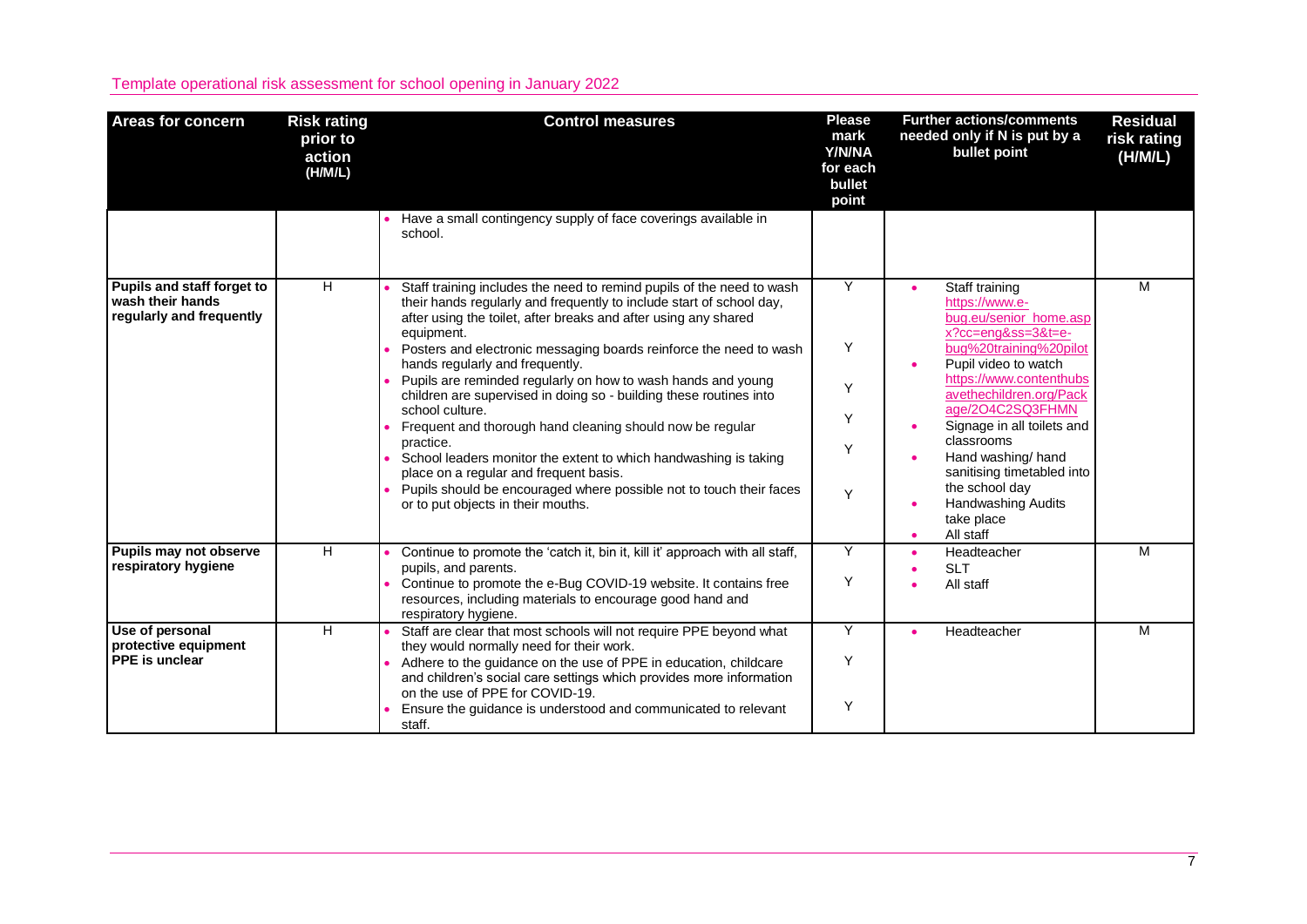| <b>Areas for concern</b>                                                                     | <b>Risk rating</b><br>prior to<br>action<br>(H/M/L) | <b>Control measures</b>                                                                                                                                                                                                                                                                                                                                                                                                                                                                                                                                                                                                                                                                                                                                                                                                                                                                                                                                                                                                          | <b>Please</b><br>mark<br>Y/N/NA<br>for each<br>bullet<br>point | <b>Further actions/comments</b><br>needed only if N is put by a<br>bullet point                                                                                                                                                                                                                                                 | <b>Residual</b><br>risk rating<br>(H/M/L) |
|----------------------------------------------------------------------------------------------|-----------------------------------------------------|----------------------------------------------------------------------------------------------------------------------------------------------------------------------------------------------------------------------------------------------------------------------------------------------------------------------------------------------------------------------------------------------------------------------------------------------------------------------------------------------------------------------------------------------------------------------------------------------------------------------------------------------------------------------------------------------------------------------------------------------------------------------------------------------------------------------------------------------------------------------------------------------------------------------------------------------------------------------------------------------------------------------------------|----------------------------------------------------------------|---------------------------------------------------------------------------------------------------------------------------------------------------------------------------------------------------------------------------------------------------------------------------------------------------------------------------------|-------------------------------------------|
| Provision of PPE for staff<br>where required is not in<br>line with government<br>quidelines | $\overline{H}$                                      | Government guidance on wearing PPE is understood, communicated<br>and sufficient PPE has been procured.<br>Those staff required to wear PPE have been instructed on how to put<br>on and how to remove PPE carefully to reduce contamination and<br>how to dispose of them safely.<br>Staff are reminded that wearing gloves is not a substitute for good<br>handwashing.<br>Ensure that $3^{rd}$ party employers (e.g., catering and cleaning<br>companies) have shared risk assessments with the school.                                                                                                                                                                                                                                                                                                                                                                                                                                                                                                                       | Y<br>Y<br>Y<br>Y                                               | Headteacher<br>Finance Manager<br>Caretaker<br>PPE stored in the 'Quiet<br>Room'<br>Staff to rewatch the<br>youtube 'PPE doffing<br>and donning' training<br>video by Barts NHS<br>Trust<br>Citywide provide<br><b>Cleaning Risk</b><br>assessment and a<br><b>Catering Risk</b><br><b>Assessment (Review</b><br>date 17/12/21) | $\overline{\mathsf{M}}$                   |
|                                                                                              |                                                     | 2.2 Maintain appropriate cleaning regimes, using standard products as detergents                                                                                                                                                                                                                                                                                                                                                                                                                                                                                                                                                                                                                                                                                                                                                                                                                                                                                                                                                 |                                                                |                                                                                                                                                                                                                                                                                                                                 |                                           |
| <b>Cleaning capacity is</b><br>reduced                                                       | H.                                                  | An appropriate cleaning schedule is in place and maintained.<br>Includes regular cleaning of areas and equipment (for example, twice<br>per day using detergent and hot water followed by a chlorine based<br>disinfectant solution), with a particular focus on frequently touched<br>surfaces, e.g:<br><b>Toilets</b><br>Door Handles/ Access Buttons<br>Kitchen areas and associated equipment<br>Water dispensers/coolers<br>$\overline{a}$<br>Printers/ Photocopiers<br>$\overline{\phantom{a}}$<br><b>White Boards</b><br>Play Equipment<br>Shared resources<br>UKHSA guidance on the cleaning of non-healthcare settings COVID-<br>19: cleaning of non-healthcare settings outside the home - GOV.UK<br>(www.gov.uk) is understood and communicated.<br>A work plan for cleaning staff (including any environmental cleans) is<br>agreed with contracting agencies prior to opening.<br>An enhanced cleaning plan is agreed and implemented which<br>minimises the spread of infection to include regular cleaning of all | Y<br>Y<br>Υ<br>Υ<br>Y                                          | Headteacher<br>Citywide<br>All staff<br>Staff have dabbers to<br>use when operating the<br>photocopiers/Inventry<br>System/Telephones<br>Staff have 'no touch<br>door openers'<br>Staff and pupils have<br>individual equipment                                                                                                 | M                                         |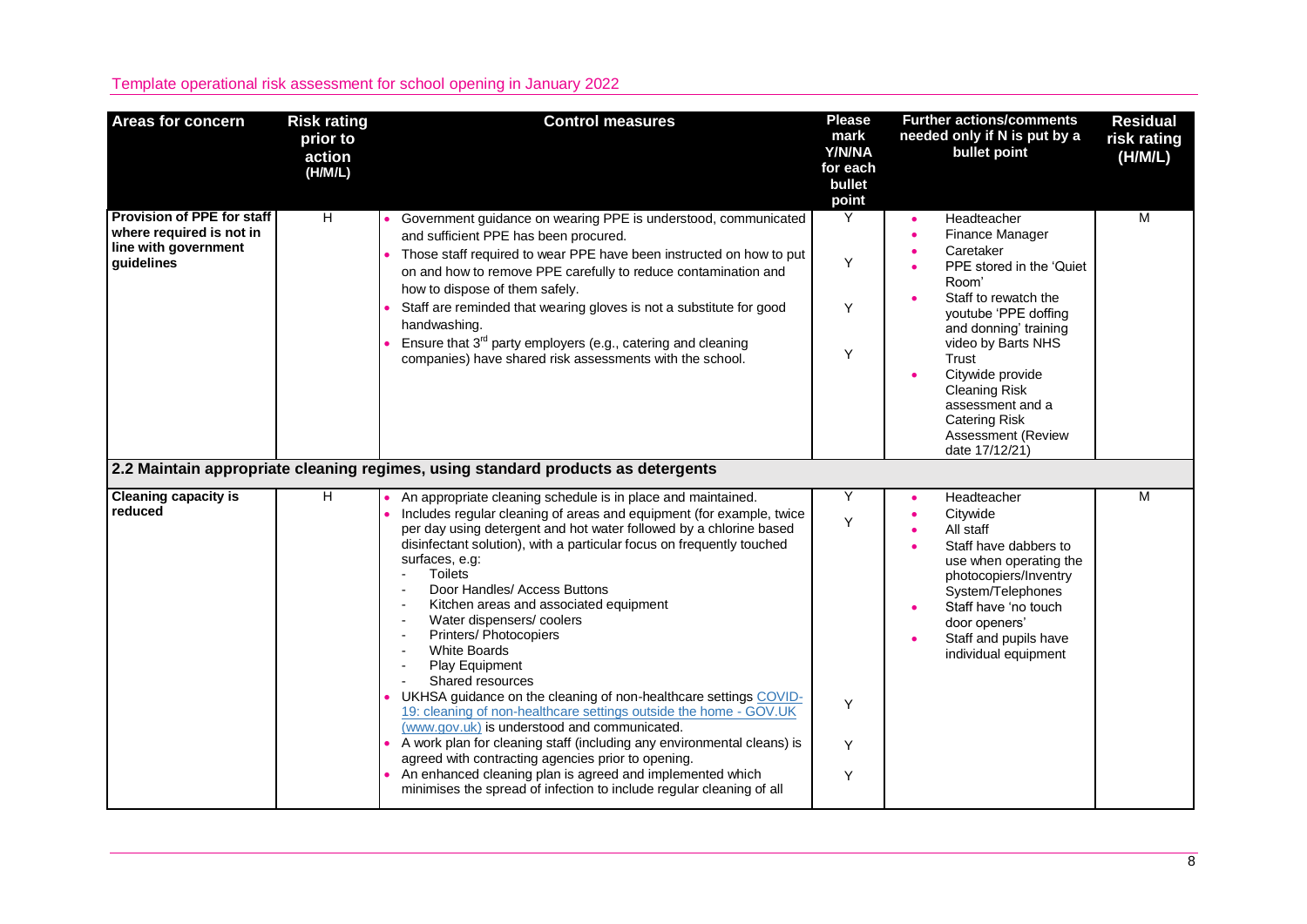| <b>Areas for concern</b>                                                     | <b>Risk rating</b><br>prior to<br>action<br>(H/M/L) | <b>Control measures</b>                                                                                                                                                                                                                                                                                                                                                                                                                                   | <b>Please</b><br>mark<br>Y/N/NA<br>for each<br>bullet<br>point | <b>Further actions/comments</b><br>needed only if N is put by a<br>bullet point                                                                                                                                                                                  | <b>Residual</b><br>risk rating<br>(H/M/L) |
|------------------------------------------------------------------------------|-----------------------------------------------------|-----------------------------------------------------------------------------------------------------------------------------------------------------------------------------------------------------------------------------------------------------------------------------------------------------------------------------------------------------------------------------------------------------------------------------------------------------------|----------------------------------------------------------------|------------------------------------------------------------------------------------------------------------------------------------------------------------------------------------------------------------------------------------------------------------------|-------------------------------------------|
|                                                                              |                                                     | frequently touched surfaces and welfare areas.<br>More frequent cleaning of rooms that are used by different groups.<br>Regular cleaning of toilets.<br>Working hours for cleaning staff are amended/increased if required.<br>Continue a culture of shared responsibility for keeping areas clean.                                                                                                                                                       | Y<br>Y<br>Y<br>Y                                               |                                                                                                                                                                                                                                                                  |                                           |
| The use of water<br>fountains increases the<br>risk of transmission          |                                                     | Water fountains to be sanitised/flushed regularly.<br>Signage to be put in place to prohibit face-to-tap drinking.<br>Water fountains are to be used ONLY to refill personal water bottles<br>or containers.                                                                                                                                                                                                                                              | <b>NA</b><br><b>NA</b><br><b>NA</b>                            |                                                                                                                                                                                                                                                                  |                                           |
| Toilet areas are not kept<br>clean and well stocked                          | H                                                   | Pupils are reminded regularly on how the toilet facilities should be<br>used and young children are supervised in doing so - building these<br>routines into school culture.<br>The toilets and sinks are cleaned frequently.<br>Monitoring ensures a constant supply of soap, paper towels and toilet<br>tissue.<br>Bins are emptied regularly.                                                                                                          | Y<br>Y<br>Y<br>Y                                               | Headteacher<br>Caretaker<br>Finance Manager<br>All staff                                                                                                                                                                                                         | M                                         |
| <b>Resources and</b><br>equipment may not be<br>cleaned frequently<br>enough | H                                                   | Staff and pupils have their own pens and pencils and other such<br>frequently used equipment.<br>Classroom resources (e.g. books and games) to be shared only<br>within the class, as far as possible, and cleaned regularly.<br>Outdoor equipment to be regularly cleaned.<br>Limit unnecessary sharing of resources as much as possible.<br>Remove soft furnishings, soft toys and toys that are hard to clean<br>(such as those with intricate parts). | Y<br>Y<br>Y<br>Y<br>Y                                          | Headteacher<br>All staff<br>EYFS individual zip<br>wallets for equipment<br>Y1 - Y6 indivdual pencil<br>cases for equipment                                                                                                                                      | M                                         |
| Staff and reception areas<br>cannot be cleaned<br>thoroughly                 | H                                                   | Remove soft furnishings and items that cannot be regularly<br>cleaned.                                                                                                                                                                                                                                                                                                                                                                                    | Y                                                              | All fabric chairs used are<br>for individual use - use<br>of 'Xtra Protect Multi<br>Purpose Sanitiser' to<br>spray on the seat if a<br>member of staff uses a<br>seat that is not assigned<br>to them and uses<br>antibacterial wipes for<br>the arms, after use | M                                         |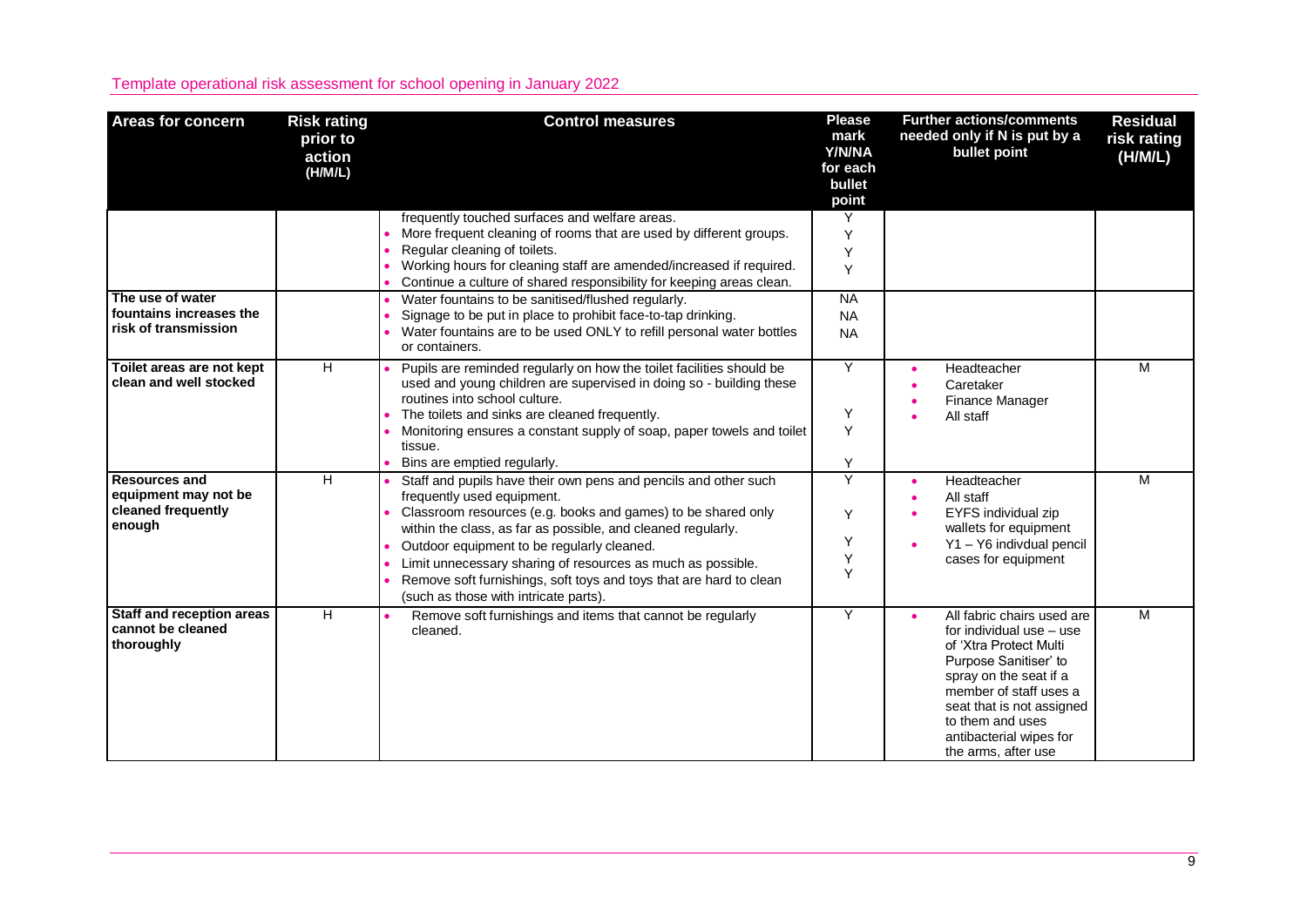| <b>Areas for concern</b>                                                                      | <b>Risk rating</b><br>prior to<br>action<br>(H/M/L) | <b>Control measures</b>                                                                                                                                                                                                                                                                                                                                                                                                                                                                                                                                                                                                                                                                                                                                                                                                                                                                                                                                                                                                                                                                                                                                                                                                                                                                                                                                                                                                                                                                                                                                                                    | <b>Please</b><br>mark<br>Y/N/NA<br>for each<br>bullet<br>point | <b>Further actions/comments</b><br>needed only if N is put by a<br>bullet point                                                                                                                                                                                                             | <b>Residual</b><br>risk rating<br>(H/M/L) |
|-----------------------------------------------------------------------------------------------|-----------------------------------------------------|--------------------------------------------------------------------------------------------------------------------------------------------------------------------------------------------------------------------------------------------------------------------------------------------------------------------------------------------------------------------------------------------------------------------------------------------------------------------------------------------------------------------------------------------------------------------------------------------------------------------------------------------------------------------------------------------------------------------------------------------------------------------------------------------------------------------------------------------------------------------------------------------------------------------------------------------------------------------------------------------------------------------------------------------------------------------------------------------------------------------------------------------------------------------------------------------------------------------------------------------------------------------------------------------------------------------------------------------------------------------------------------------------------------------------------------------------------------------------------------------------------------------------------------------------------------------------------------------|----------------------------------------------------------------|---------------------------------------------------------------------------------------------------------------------------------------------------------------------------------------------------------------------------------------------------------------------------------------------|-------------------------------------------|
| New and existing staff<br>are not trained in new<br>procedures, leading to<br>risks to health | H                                                   | An updated staff handbook is issued to all staff.<br>Induction and CPD programmes are in operation for all staff prior to<br>reopening, and include:<br>Infection control including hand hygiene, respiratory hygiene and<br>enhanced cleaning regimes.<br>Changes to fire safety and evacuation procedures.<br>Constructive behaviour management.<br>Safeguarding.<br>Risk management.                                                                                                                                                                                                                                                                                                                                                                                                                                                                                                                                                                                                                                                                                                                                                                                                                                                                                                                                                                                                                                                                                                                                                                                                    | Υ<br>Y                                                         | Headteacher/SLT<br>All staff<br>Supply staff                                                                                                                                                                                                                                                | M                                         |
| 2.3 Keep occupied spaces well-ventilated                                                      |                                                     |                                                                                                                                                                                                                                                                                                                                                                                                                                                                                                                                                                                                                                                                                                                                                                                                                                                                                                                                                                                                                                                                                                                                                                                                                                                                                                                                                                                                                                                                                                                                                                                            |                                                                |                                                                                                                                                                                                                                                                                             |                                           |
| Occupied spaces are not<br>sufficiently ventilated                                            | H                                                   | Increase natural ventilation to all enclosed classrooms and<br>workspaces by fully or partially opening windows, air vents and<br>doors.<br>Do not prop open fire doors unless fitted with magnetic locks or<br>manned.<br>Review HSE video to ensure all aspects have been considered<br>https://youtu.be/hkK_LZeUGXM<br>Any poorly ventilated spaces to be identified and steps taken to improve<br>fresh air flow in poorly ventilated areas by:<br>Opening external windows and internal doors where it is safe to do<br>so, and they are not fire doors.<br>The use of mechanical ventilation systems that uses a fan to draw<br>fresh air, or extract air from a room. These should be adjusted to<br>increase the ventilation rate wherever possible and checked to<br>confirm that normal operation meets current guidance and that only<br>fresh outside air is circulated.<br>When holding events where visitors such as parents are on site, for<br>example school plays use spaces that have adequate ventilation.<br>Purge / air room as frequently as possible by opening all doors and<br>windows fully to maximise ventilation when the room is unoccupied<br>and where possible between appointments.<br>Where mechanical ventilation is used ensure, these are set to<br>maximise fresh air and minimise recirculation<br>Maintain mechanical ventilation systems in accordance with the<br>manufacturers' recommendations.<br>Use CO2 monitors to identify where ventilation needs to be improved.<br>Consider if your school is eligible to apply for a DfE-funded air | Υ<br>Υ<br>Y<br>Y<br>Y<br>Y<br>Y<br>Y<br>Y<br>Υ<br>Y            | Regular ventilation<br>audits completed<br>All staff<br><b>Ventilation Audits</b><br><b>Headteacher Ventilation</b><br>Review<br>CO2 monitors placed in<br>classrooms<br>Daily record kept in<br>classes of CO2 readings<br>Shared with<br>Headteacher, including<br>outdoor weather record | М                                         |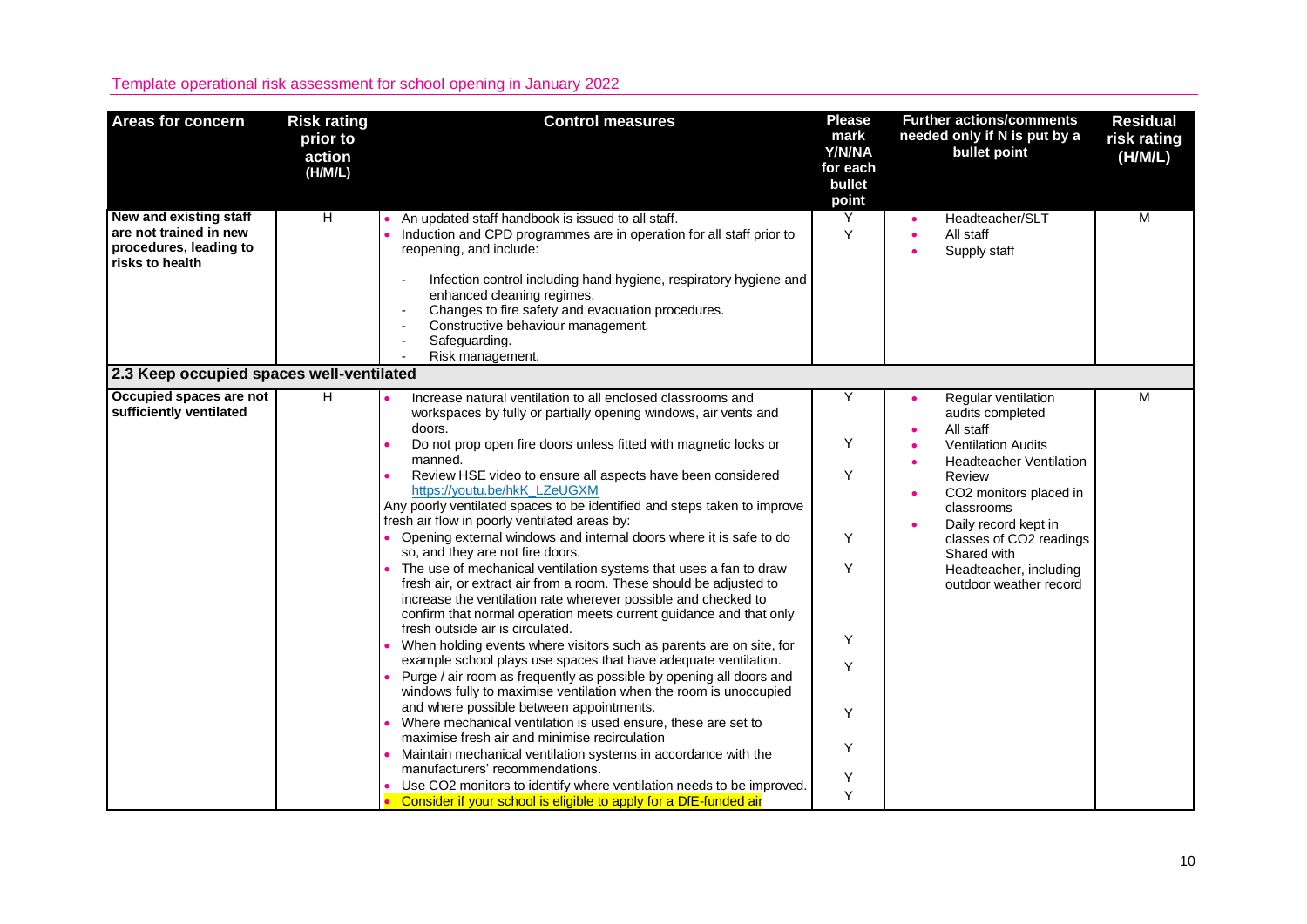| <b>Areas for concern</b>                                              | <b>Risk rating</b><br>prior to<br>action<br>(H/M/L) | <b>Control measures</b>                                                                                                                                                                                                                                                                                                                                                                                                                                                                                                                                                                                                                                                                                                                                                 | <b>Please</b><br>mark<br>Y/N/NA<br>for each<br>bullet<br>point | <b>Further actions/comments</b><br>needed only if N is put by a<br>bullet point                                                                                              | <b>Residual</b><br>risk rating<br>(H/M/L) |
|-----------------------------------------------------------------------|-----------------------------------------------------|-------------------------------------------------------------------------------------------------------------------------------------------------------------------------------------------------------------------------------------------------------------------------------------------------------------------------------------------------------------------------------------------------------------------------------------------------------------------------------------------------------------------------------------------------------------------------------------------------------------------------------------------------------------------------------------------------------------------------------------------------------------------------|----------------------------------------------------------------|------------------------------------------------------------------------------------------------------------------------------------------------------------------------------|-------------------------------------------|
|                                                                       |                                                     | cleaning unit RP175.01 How to apply for a DfE funded air cleaning<br>unit.pdf - Google Drive<br>To balance the need for increased ventilation while maintaining a<br>comfortable temperature consider:<br>opening high level windows in colder weather in preference to low<br>level to reduce draughts<br>increasing the ventilation while spaces are unoccupied (for<br>example, between classes, during break and lunch, when a room is<br>unused)<br>providing flexibility to allow additional, suitable indoor clothing<br>Heating should be used as necessary to ensure comfort levels are<br>maintained particularly in occupied spaces.                                                                                                                         | Y<br>Y<br>Y<br>Υ<br>Y                                          |                                                                                                                                                                              |                                           |
| Use of shared spaces<br>such as the hall, sports<br>hall, dining hall | H                                                   | Shared indoor and outdoor spaces can be used, but arrangements<br>should be in place for enhanced cleaning and hygiene.<br>Maximise use of external areas for outdoor sports, ensuring sports<br>equipment is thoroughly cleaned between each use by different<br>groups.                                                                                                                                                                                                                                                                                                                                                                                                                                                                                               | Y<br>Y                                                         | Headteacher<br>All staff                                                                                                                                                     | M                                         |
|                                                                       |                                                     | 2.4. Follow public health advice on testing, self isolation and managing confirmed cases of COVID-19                                                                                                                                                                                                                                                                                                                                                                                                                                                                                                                                                                                                                                                                    |                                                                |                                                                                                                                                                              |                                           |
| An individual develops<br>COVID-19 symptoms or<br>has a positive test | H                                                   | Ensure pupils, staff and other adults follow public health advice on<br>when to self-isolate and what to do When to self-isolate and what to<br>do - Coronavirus (COVID-19) - NHS (www.nhs.uk)<br>Ensure updated guidance is communicated to all stakeholders and<br>understood.<br>Pupils and staff know they do not come into school if they have<br>symptoms (however mild), have had a positive test result or other<br>reasons requiring them to stay at home due to the risk of them<br>passing on COVID-19.<br>Promote testing for staff and pupils who have symptoms in line with<br>guidance.<br>Procedures are in place to deal with any pupil or staff displaying<br>symptoms at school.<br>• Pupils and staff displaying symptoms should go home as soon as | Y<br>Y<br>Y<br>Y<br>Υ                                          | All stake holders<br>informed as guidance is<br>updated via email,<br>school website, Class<br>Dojo<br>Quiet Room; is the<br>COVID room for<br>pupils/staff with<br>symptoms | M                                         |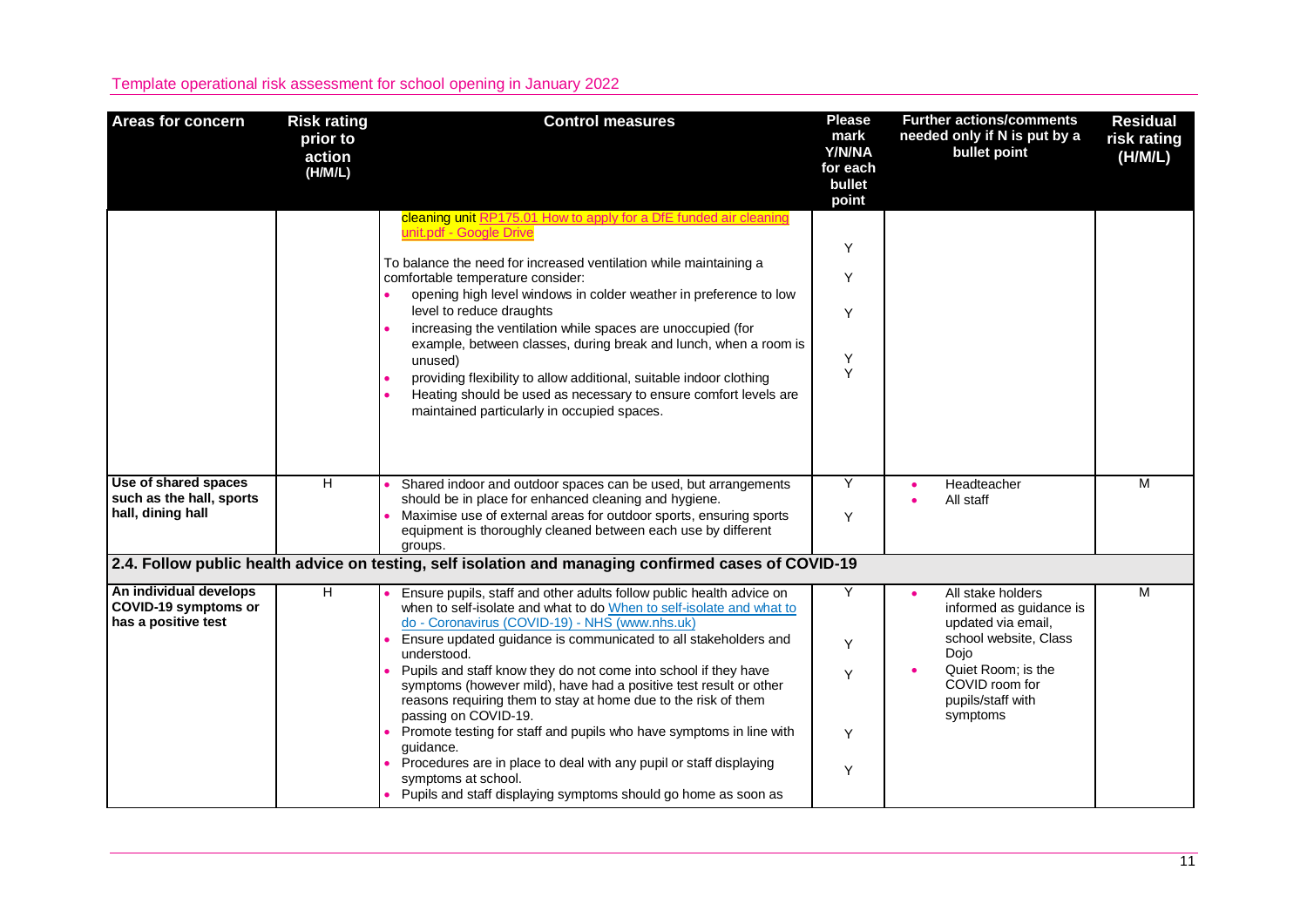| <b>Areas for concern</b>                                                                                                   | <b>Risk rating</b><br>prior to<br>action<br>(H/M/L) | <b>Control measures</b>                                                                                                                                                                                                                                                                                                                                                                                                                                                                                                                                                                                                                                                                                                                                                                                                                                                       | <b>Please</b><br>mark<br>Y/N/NA<br>for each<br>bullet<br>point | <b>Further actions/comments</b><br>needed only if N is put by a<br>bullet point                     | <b>Residual</b><br>risk rating<br>(H/M/L) |
|----------------------------------------------------------------------------------------------------------------------------|-----------------------------------------------------|-------------------------------------------------------------------------------------------------------------------------------------------------------------------------------------------------------------------------------------------------------------------------------------------------------------------------------------------------------------------------------------------------------------------------------------------------------------------------------------------------------------------------------------------------------------------------------------------------------------------------------------------------------------------------------------------------------------------------------------------------------------------------------------------------------------------------------------------------------------------------------|----------------------------------------------------------------|-----------------------------------------------------------------------------------------------------|-------------------------------------------|
|                                                                                                                            |                                                     | possible avoiding the use of public transport and, wherever possible,<br>pupils will be collected by a member of their family or household.<br>If a pupil is awaiting collection, they are left in a room on their own if<br>possible and safe to do so. A window should be opened for fresh air<br>ventilation if possible. Appropriate PPE should also be used if close<br>contact is necessary, further information on this can be found Safe<br>working in education, childcare and children's social care settings,<br>including the use of personal protective equipment (PPE) (applies<br>until Step 4) - GOV.UK (www.gov.uk).<br>Any rooms they use should be cleaned after they have left.<br>The household (including any siblings) should follow the UKHSA stay<br>at home guidance for households with possible or confirmed<br>coronavirus (COVID-19) infection. | Y<br>Y<br>Y<br>Y                                               |                                                                                                     |                                           |
| Staff and pupils are not<br>aware of the need for a<br>confirmatory PCR test<br>following a positive LFD<br>test result    | H                                                   | Ensure updated guidance is communicated to all stakeholders and<br>understood.<br>Ensure staff and pupils know how to book a PCR test Get a free PCR<br>test to check if you have coronavirus (COVID-19) - GOV.UK<br>(www.gov.uk)<br>Ensure staff and pupils know to self-isolate in line with the guidance<br>whilst awaiting the PCR result.<br>Staff and pupils know If the PCR test is taken within 2 days of the<br>positive lateral flow test, and is negative, it overrides the self-test LFD<br>test and the pupil can return to school, as long as the individual<br>doesn't have COVID-19 symptoms.                                                                                                                                                                                                                                                                 | Y<br>Y<br>Y<br>Y                                               | All stake holders<br>informed as guidance is<br>updated via email,<br>school website, Class<br>Dojo | M                                         |
| <b>Staff, parents and pupils</b><br>are not aware of the<br>changes in self-isolation<br>guidance for the positive<br>case | $\overline{\mathsf{M}}$                             | The positive case may be able to end their self-isolation period<br>before the end of the 10 full days. They can take an LFD test from 6<br>days after the day their symptoms started (or the day the test was<br>taken if they did not have any symptoms), and another LFD test on<br>the following day.<br>The second LFD test should be taken at least 24 hours later.<br>If both these test results are negative, and they do not have a high<br>temperature, they may end their self-isolation after the second<br>negative test result.                                                                                                                                                                                                                                                                                                                                 | Y<br>Υ<br>Y                                                    | All stake holders<br>informed as guidance is<br>updated via email,<br>school website, Class<br>Dojo | M                                         |
| Positive cases in class<br>where staff are not<br>double vaccinated pose<br>a risk to health                               | Ξ                                                   | School to request that all staff share their vaccination status to<br>enable staff to be advised to isolate as appropriate should they be<br>contacts of a positive case. If staff do not feel able to disclose this<br>information this should be recorded.                                                                                                                                                                                                                                                                                                                                                                                                                                                                                                                                                                                                                  | Υ                                                              | Headteacher<br>Spreadsheet updated as<br>necessary<br>Booster data recorded<br>Supply agencies to   | $\overline{M}$                            |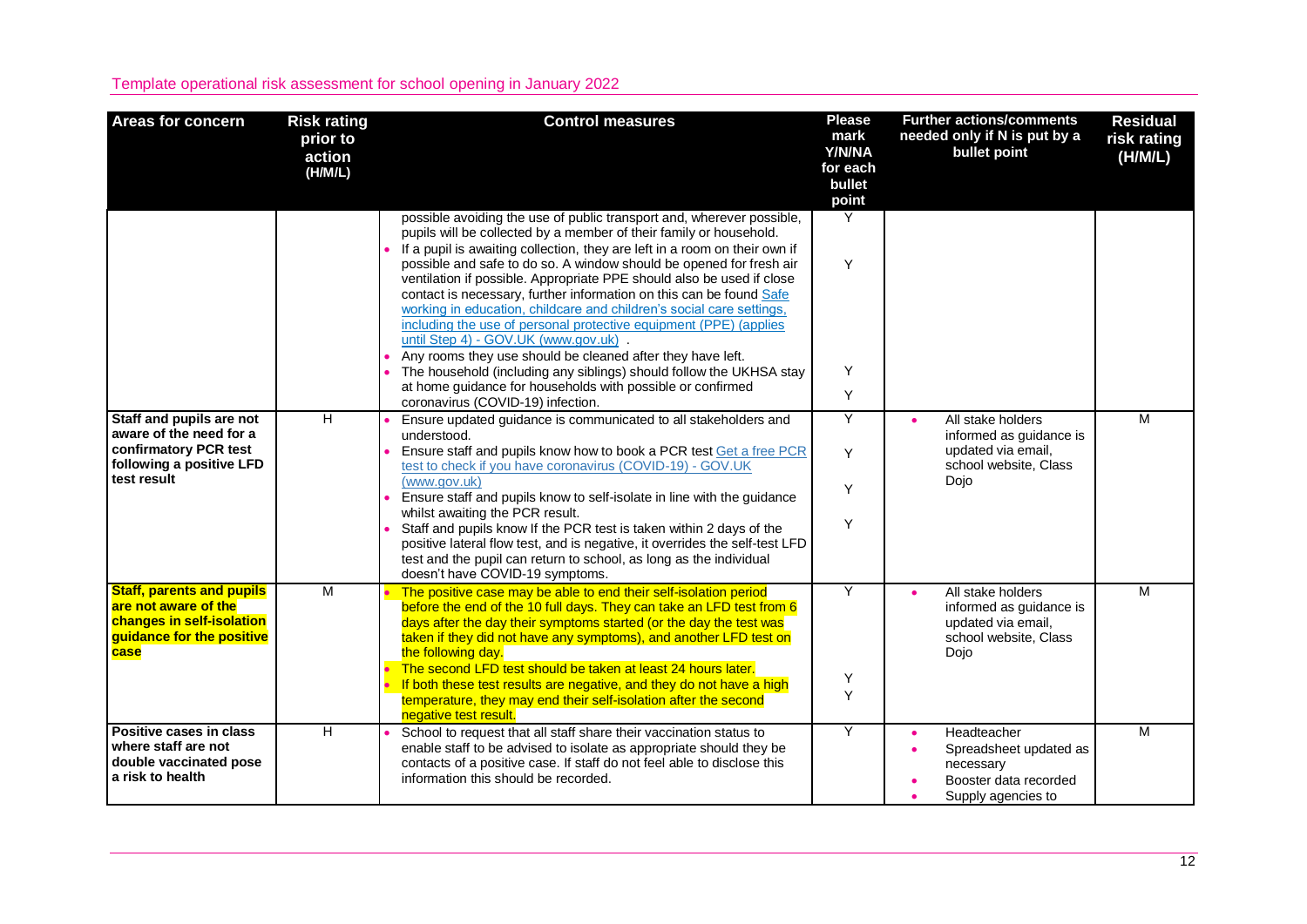| <b>Risk rating</b><br>prior to<br>action<br>(H/M/L) | <b>Control measures</b>                                                                                                                                                                                                                                                                                                                                                                                                                                                                                                                                                                                                                                                                                                                                                                                                                                                                                                                                                                            | <b>Please</b><br>mark<br>Y/N/NA<br>for each<br>bullet<br>point                                       | <b>Further actions/comments</b><br>needed only if N is put by a<br>bullet point                                                    | <b>Residual</b><br>risk rating<br>(H/M/L) |
|-----------------------------------------------------|----------------------------------------------------------------------------------------------------------------------------------------------------------------------------------------------------------------------------------------------------------------------------------------------------------------------------------------------------------------------------------------------------------------------------------------------------------------------------------------------------------------------------------------------------------------------------------------------------------------------------------------------------------------------------------------------------------------------------------------------------------------------------------------------------------------------------------------------------------------------------------------------------------------------------------------------------------------------------------------------------|------------------------------------------------------------------------------------------------------|------------------------------------------------------------------------------------------------------------------------------------|-------------------------------------------|
|                                                     |                                                                                                                                                                                                                                                                                                                                                                                                                                                                                                                                                                                                                                                                                                                                                                                                                                                                                                                                                                                                    |                                                                                                      | provide the information                                                                                                            |                                           |
| $\overline{H}$                                      | Staff, pupils, and parents have received clear communications<br>informing them of current government guidance and local authority<br>process on the actions to take should anyone display symptoms of<br>COVID-19 and how this will be implemented in the school.<br>This guidance has been explained to staff and pupils as part of the<br>induction process.<br>Any updates or changes to this guidance are communicated in a<br>timely and effective way to all stakeholders.                                                                                                                                                                                                                                                                                                                                                                                                                                                                                                                  | Y<br>Y<br>Y                                                                                          | Headteacher<br><b>Salford Public Health</b><br>Changes in guidance<br>cascaded to all stake<br>holders                             | M                                         |
| H                                                   | Social distancing provisions and PPE (where needed for personal<br>care) are in place for medical rooms.<br>Additional rooms are designated for pupils with suspected COVID-19<br>whilst collection is arranged.<br>Procedures are in place for medical rooms to be cleaned after<br>suspected COVID-19 cases, along with other affected areas,<br>including toilets.                                                                                                                                                                                                                                                                                                                                                                                                                                                                                                                                                                                                                              | Y<br>Y<br>Y                                                                                          | Headteacher<br>Paediatric /First Aiders<br>Quiet Room is COVID<br>room<br>All Gender toilet to be<br>designated for COVID<br>cases | M                                         |
|                                                     | The importance of asymptomatic testing is communicated and<br>understood by all stakeholders.<br>All secondary school pupils (with parental consent) should take 1 on-<br>site test at the start of the spring term in their school asymptomatic<br>test site, followed by one LFD self-test at home $3 - 4$ days after their<br>on-site test.<br>Secondary schools will have the option to stagger the return to<br>school for the first week to accommodate on-site testing.<br>Schools have the flexibility to consider how best to deliver the one<br>test on return according to their circumstances.<br>Procedure and process are communicated, understood, and followed<br>by pupils, parents, and staff.<br>The code to use is the 'Y' code for the year groups not expected to<br>attend on that particular day.<br>Staff are identified in Secondary schools to implement the<br>governments on-site testing requirements and are fully trained.<br>Operational procedures are followed. | <b>NA</b><br><b>NA</b><br><b>NA</b><br><b>NA</b><br><b>NA</b><br><b>NA</b><br><b>NA</b><br><b>NA</b> |                                                                                                                                    |                                           |
|                                                     |                                                                                                                                                                                                                                                                                                                                                                                                                                                                                                                                                                                                                                                                                                                                                                                                                                                                                                                                                                                                    | Pupils then continue to test twice weekly in line with government                                    | <b>NA</b>                                                                                                                          |                                           |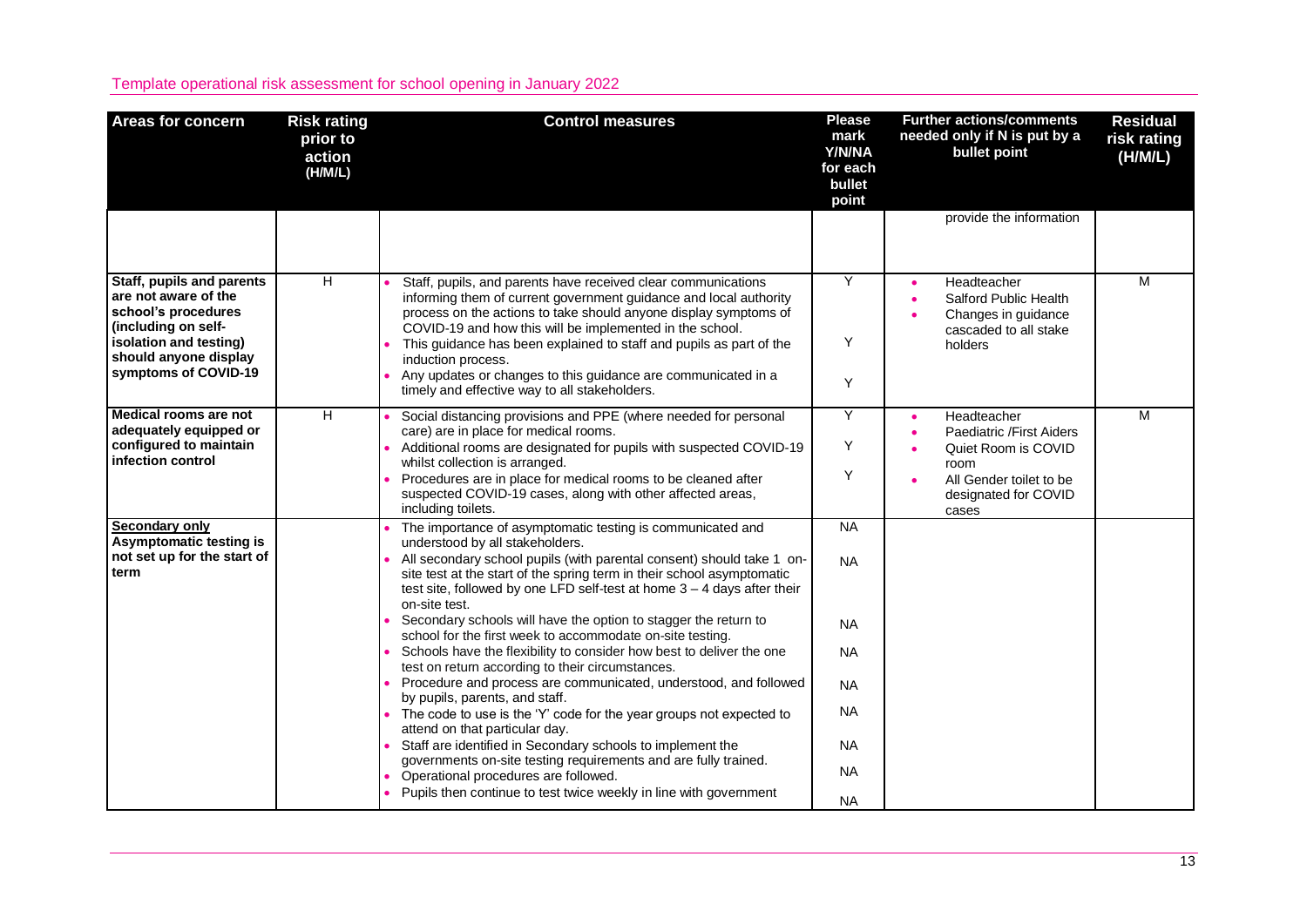| <b>Areas for concern</b>                                                                                                                                                  | <b>Risk rating</b><br>prior to<br>action<br>(H/M/L) | <b>Control measures</b>                                                                                                                                                                                                                                                                                                                                                                                                                                                                                                                                                                                                                                                                                                                                                                          | <b>Please</b><br>mark<br>Y/N/NA<br>for each<br>bullet<br>point             | <b>Further actions/comments</b><br>needed only if N is put by a<br>bullet point | <b>Residual</b><br>risk rating<br>(H/M/L) |
|---------------------------------------------------------------------------------------------------------------------------------------------------------------------------|-----------------------------------------------------|--------------------------------------------------------------------------------------------------------------------------------------------------------------------------------------------------------------------------------------------------------------------------------------------------------------------------------------------------------------------------------------------------------------------------------------------------------------------------------------------------------------------------------------------------------------------------------------------------------------------------------------------------------------------------------------------------------------------------------------------------------------------------------------------------|----------------------------------------------------------------------------|---------------------------------------------------------------------------------|-------------------------------------------|
|                                                                                                                                                                           |                                                     | guidance until reviewed.<br>All schools have a Lateral Flow Testing risk assessment in place for<br>the provision, supply, and storage for home Lateral Flow Device<br>Tests.<br>A small on-site LFD test centre should be maintained in secondary<br>schools to allow for those unable to take LFD test at home on site.<br>Pupils and parents and carers understand the importance of twice<br>weekly testing at home for pupils and all procedures are followed.<br>Home testing kits are available for all pupils with parental consent.<br>Pupils with a positive LFD test result should self-isolate in line with<br>the stay at home guidance. They will also need to get a free PCR test<br>to check if they have COVID-19.<br>Close contacts will be identified via NHS Test and Trace. | <b>NA</b><br><b>NA</b><br><b>NA</b><br><b>NA</b><br><b>NA</b><br><b>NA</b> |                                                                                 |                                           |
| <b>Secondary Only</b><br><b>Pupils and parents are</b><br>not aware of the schools<br>plans to implement<br>onsite testing (before the<br>return to school in<br>January) |                                                     | Parents of secondary age pupils are informed of the arrangements in<br>place to accommodate the requirement for 1 on-site LFD tests for<br>each child on their return to school in January.                                                                                                                                                                                                                                                                                                                                                                                                                                                                                                                                                                                                      | <b>NA</b>                                                                  |                                                                                 |                                           |
| Asymptomatic testing for<br>staff is not established.                                                                                                                     | H.                                                  | The importance of asymptomatic testing is communicated and<br>understood by all staff.<br>Encourage staff to undertake twice weekly home tests in line with<br>government guidance until reviewed.<br>Staff with a positive LFD test result should self-isolate in line with the<br>stay at home guidance. They will also need to get a free PCR test to<br>check if they have COVID-19.<br>Close contacts will be identified via NHS Test and Trace.                                                                                                                                                                                                                                                                                                                                            | Y<br>Y<br>Y<br>Y                                                           | <b>LFT Risk Assessment</b><br>completed/updated                                 | M                                         |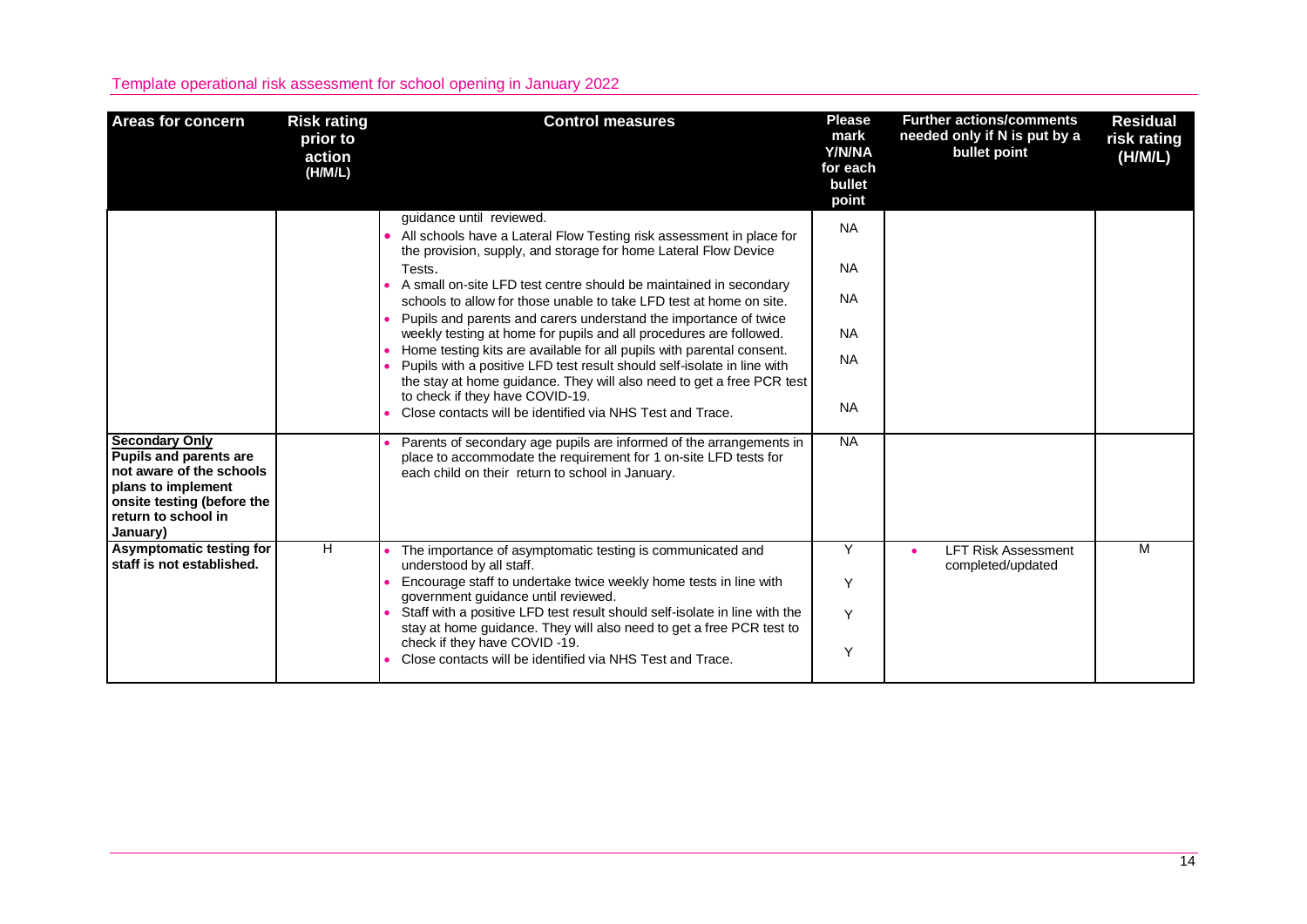| <b>Areas for concern</b>                                                                                                                     | <b>Risk rating</b><br>prior to<br>action<br>(H/M/L) | <b>Control measures</b>                                                                                                                                                                                                                                                                                                                                                                                                                                                                                                                                                                                                               | <b>Please</b><br>mark<br>Y/N/NA<br>for each<br>bullet<br>point | <b>Further actions/comments</b><br>needed only if N is put by a<br>bullet point | <b>Residual</b><br>risk rating<br>(H/M/L) |
|----------------------------------------------------------------------------------------------------------------------------------------------|-----------------------------------------------------|---------------------------------------------------------------------------------------------------------------------------------------------------------------------------------------------------------------------------------------------------------------------------------------------------------------------------------------------------------------------------------------------------------------------------------------------------------------------------------------------------------------------------------------------------------------------------------------------------------------------------------------|----------------------------------------------------------------|---------------------------------------------------------------------------------|-------------------------------------------|
| Infection transmission<br>within school due to<br>staff/pupils (or members<br>of their household)<br>displaying symptoms                     | $\overline{H}$                                      | Robust collection and monitoring of absence data, including tracking<br>return to school dates, is in place, working with NHS track and trace<br>as appropriate.<br>Procedures are in place to deal with any pupil or staff displaying<br>symptoms at school. This includes the use of testing for both staff<br>and pupils and appropriate action, in line with government guidance,<br>should the tests prove positive or negative.<br>Pupils, parents, and staff are aware of what steps to take if they, or<br>any member of their household, displays symptoms (no one with<br>symptoms should attend a setting for any reason). | Y<br>Y<br>Y                                                    | Headteacher<br><b>SLT</b><br>All staff<br><b>EWO SLA</b>                        | $\overline{M}$                            |
| Staff, pupils and parents<br>are not aware of the<br>school's procedures<br>should there be a<br>confirmed case of<br>COVID-19 in the school | H                                                   | Staff, pupils, and parents have received clear communications<br>informing them of current government guidance on confirmed cases<br>of COVID-19 and how this will be implemented in the school.<br>This guidance has been explained to staff and pupils as part of the<br>induction process.<br>Any updates or changes to this guidance are communicated in a<br>timely and effective way to all stakeholders                                                                                                                                                                                                                        | Y<br>Y<br>Y                                                    | Staff training<br>Emails sent<br>Class Dojo Messages<br>On the school website   | M                                         |
| 3. Other considerations                                                                                                                      |                                                     |                                                                                                                                                                                                                                                                                                                                                                                                                                                                                                                                                                                                                                       |                                                                |                                                                                 |                                           |
| 3.1 CEV children                                                                                                                             |                                                     |                                                                                                                                                                                                                                                                                                                                                                                                                                                                                                                                                                                                                                       |                                                                |                                                                                 |                                           |
| <b>Pupils with underlying</b><br>health issues are not<br>identified and so<br>measures have not been<br>put in place to protect<br>them     | $\overline{H}$                                      | CEV children and young people should attend their education setting<br>unless they have been advised by their GP or clinician not to attend.<br>Parents have been provided with clear guidance and this is<br>reinforced on a regular basis.<br>Parents have been asked to make the school aware of pupils'<br>underlying health conditions and the school has sought to ensure that<br>the appropriate guidance has been acted upon.<br>Schools have a regularly updated register of pupils with underlying<br>health conditions.                                                                                                    | Y<br>Y<br>Y<br>Y                                               | Headteacher<br>Paediatric/First Aiders<br>All staff; as appropriate             |                                           |
| 3.2 Admitting children into school                                                                                                           |                                                     |                                                                                                                                                                                                                                                                                                                                                                                                                                                                                                                                                                                                                                       |                                                                |                                                                                 |                                           |
| Parents and carers may<br>not fully understand their<br>responsibilities should a<br>child show symptoms of<br>COVID-19                      | H                                                   | Key messages in line with government guidance are reinforced and<br>updated regularly via email, text, and the school's website.                                                                                                                                                                                                                                                                                                                                                                                                                                                                                                      | Υ                                                              | Headteacher<br><b>SLT</b>                                                       | M                                         |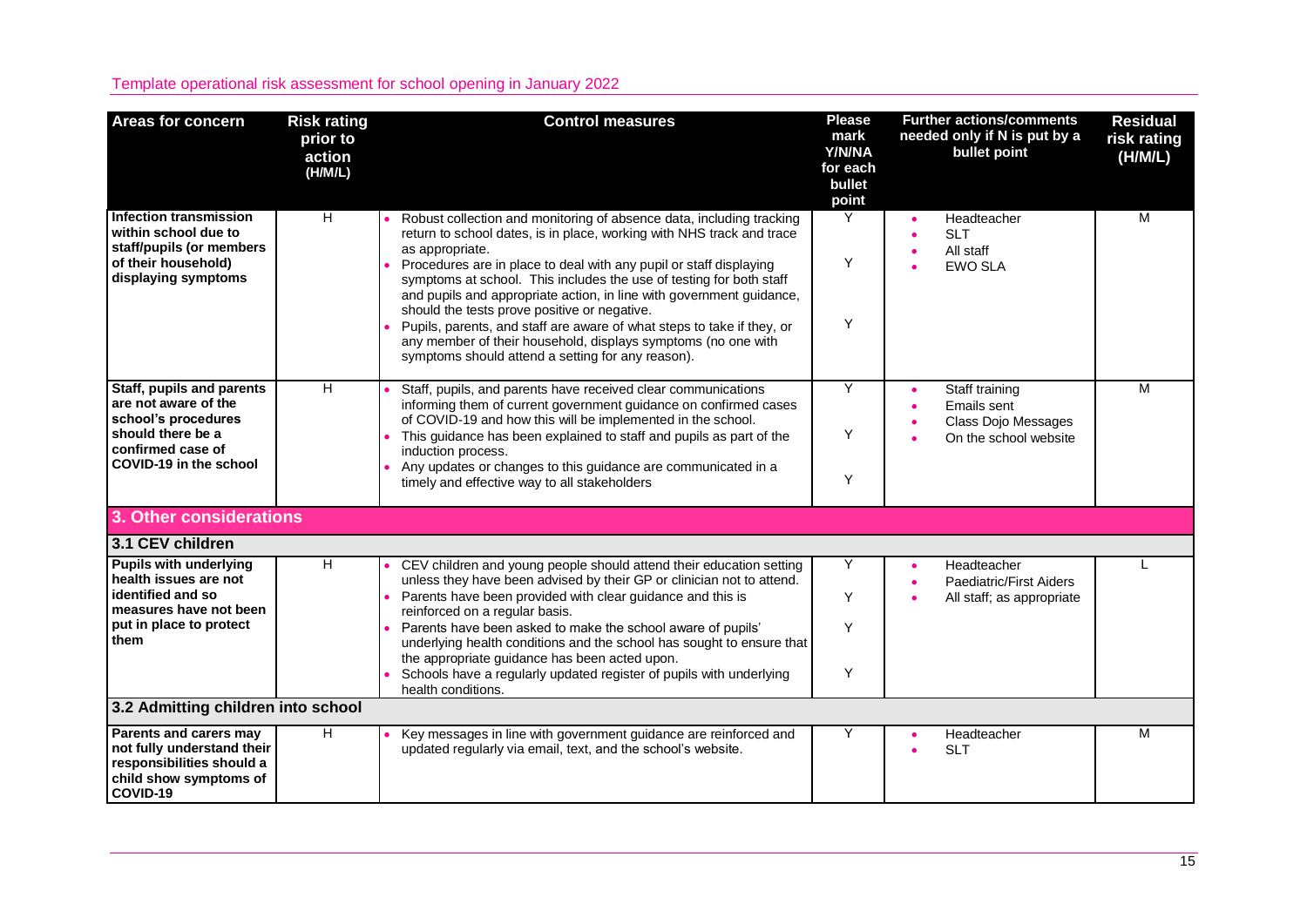| <b>Areas for concern</b>                                                                                                                                    | <b>Risk rating</b><br>prior to<br>action<br>(H/M/L) | <b>Control measures</b>                                                                                                                                                                                                                                                                                                                                                                                                                                                                                                                                                                                                                                                                                                                                                                                                                                            | <b>Please</b><br>mark<br>Y/N/NA<br>for each<br>bullet<br>point             | <b>Further actions/comments</b><br>needed only if N is put by a<br>bullet point        | <b>Residual</b><br>risk rating<br>(H/M/L) |
|-------------------------------------------------------------------------------------------------------------------------------------------------------------|-----------------------------------------------------|--------------------------------------------------------------------------------------------------------------------------------------------------------------------------------------------------------------------------------------------------------------------------------------------------------------------------------------------------------------------------------------------------------------------------------------------------------------------------------------------------------------------------------------------------------------------------------------------------------------------------------------------------------------------------------------------------------------------------------------------------------------------------------------------------------------------------------------------------------------------|----------------------------------------------------------------------------|----------------------------------------------------------------------------------------|-------------------------------------------|
| A parent wants a<br>symptomatic pupil to<br>attend school                                                                                                   | H                                                   | Communicate to parents and carers, you can take the decision to<br>refuse the pupil if, in your reasonable judgement, it is necessary to<br>protect other pupils and staff from infection with COVID-19.<br>Parents and carers are aware the decision would be carefully<br>considered in light of all the circumstances and current public health<br>advice.                                                                                                                                                                                                                                                                                                                                                                                                                                                                                                      | Υ<br>Y                                                                     | Headteacher<br><b>SLT</b>                                                              | M                                         |
| 3.3 Vaccination                                                                                                                                             |                                                     |                                                                                                                                                                                                                                                                                                                                                                                                                                                                                                                                                                                                                                                                                                                                                                                                                                                                    |                                                                            |                                                                                        |                                           |
| <b>Staff and secondary</b><br>pupils are usure of how<br>to get vaccinated<br><b>Parents think NHS</b><br><b>COVID passes are</b><br>required school events |                                                     | Ensure all stakeholders are aware of the eligibility to take up the offer<br>of a vaccine.<br>Ensure parents and carers are aware of the in-school COVID - 19<br>vaccination programme for children and young people.<br>Schools are not required to use the NHS COVID Pass, unless they<br>are holding a specific event (such as a reception, concert or party)<br>that meets the attendance thresholds.<br>Where applicable, schools should follow guidance on mandatory<br>certification for events.<br>Under 18s are exempt from showing their COVID Status but should<br>be counted towards attendance thresholds.<br>NHS COVID Pass should not be used as a condition of entry for<br>education or related activities such as exams, teaching, extra-<br>curricular activities or any other day-to-day activities that are part of<br>education or training. | <b>NA</b><br><b>NA</b><br><b>NA</b><br><b>NA</b><br><b>NA</b><br><b>NA</b> |                                                                                        |                                           |
| 3.4 Attendance                                                                                                                                              |                                                     |                                                                                                                                                                                                                                                                                                                                                                                                                                                                                                                                                                                                                                                                                                                                                                                                                                                                    |                                                                            |                                                                                        |                                           |
| Staff do not use the<br>correct codes to record<br>pupil absence                                                                                            | M                                                   | School attendance is mandatory for all pupils of compulsory school<br>age, and it is priority to ensure that as many children as possible<br>regularly attend school.<br>This is communicated and understood by parents and carers.<br>Staff code absences appropriately. Further guidance about the use of<br>codes is provided in the school attendance guidance. School<br>attendance guidance (publishing.service.gov.uk)<br>Where a child is required to self-isolate or quarantine because of<br>COVID-19 in accordance with relevant legislation or guidance<br>published by UKHSA or the DHSC, they should be recorded as code<br>X (not attending in circumstances related to coronavirus).<br>Where they are unable to attend because they have a confirmed                                                                                              | Y<br>Υ<br>Y<br>Y<br>Y                                                      | Headteacher<br><b>SLT</b><br><b>EWO Service Level</b><br>Agreement<br>CFO/Office staff |                                           |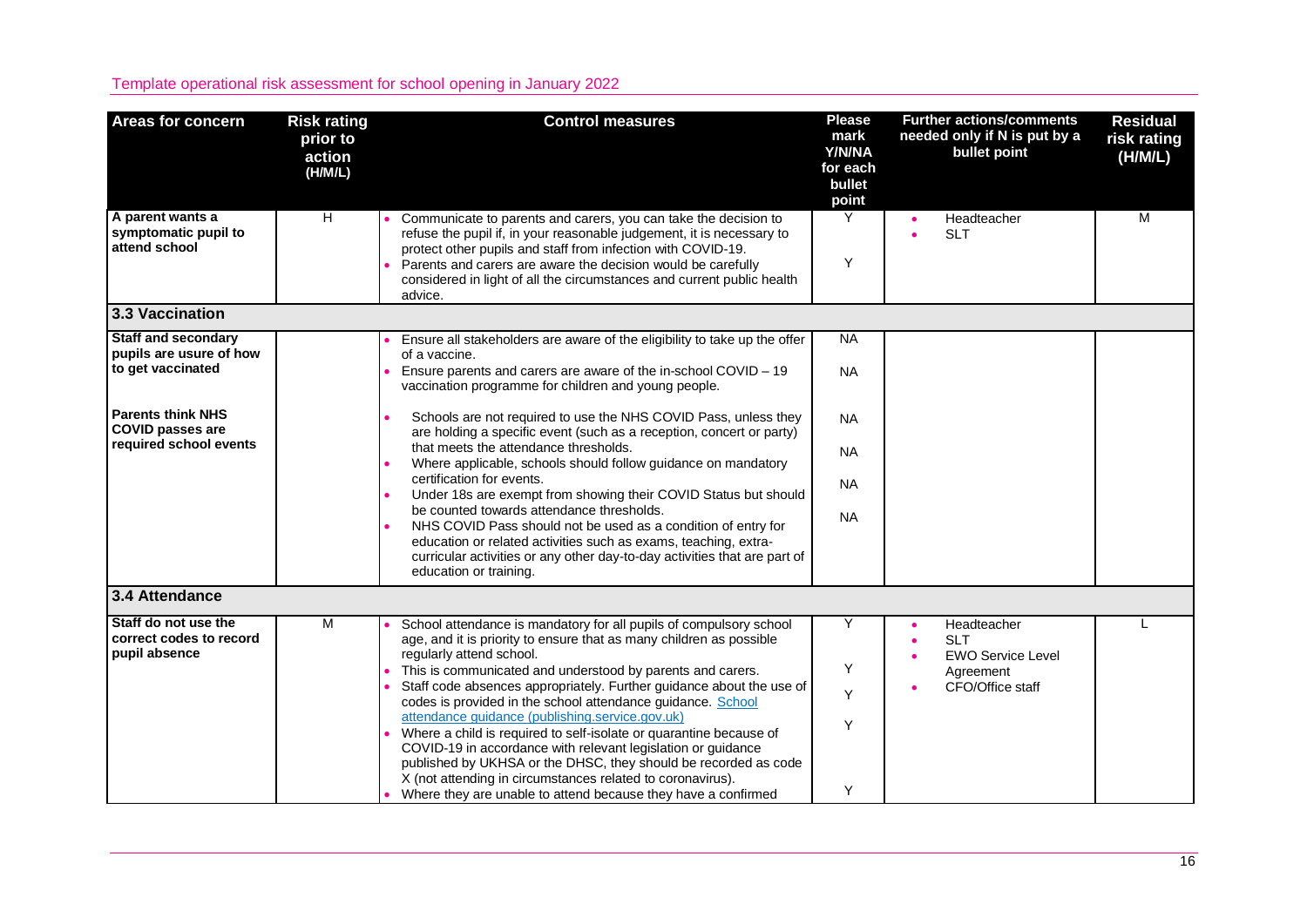| <b>Areas for concern</b>                                                               | <b>Risk rating</b><br>prior to<br>action<br>(H/M/L) | <b>Control measures</b>                                                                                                                                                                                                                                                                                                                                                                                                                                                                                                                                                                                                                                                                                                                                                                                                                                                                                                                                                                                                | <b>Please</b><br>mark<br>Y/N/NA<br>for each<br>bullet<br>point | <b>Further actions/comments</b><br>needed only if N is put by a<br>bullet point       | <b>Residual</b><br>risk rating<br>(H/M/L) |
|----------------------------------------------------------------------------------------|-----------------------------------------------------|------------------------------------------------------------------------------------------------------------------------------------------------------------------------------------------------------------------------------------------------------------------------------------------------------------------------------------------------------------------------------------------------------------------------------------------------------------------------------------------------------------------------------------------------------------------------------------------------------------------------------------------------------------------------------------------------------------------------------------------------------------------------------------------------------------------------------------------------------------------------------------------------------------------------------------------------------------------------------------------------------------------------|----------------------------------------------------------------|---------------------------------------------------------------------------------------|-------------------------------------------|
|                                                                                        |                                                     | case of COVID-19 they should be recorded as code I (illness).<br>For pupils abroad who are facing challenges to return, code X is<br>unlikely to apply. In some specific cases, code Y (unable to attend<br>due to exceptional circumstances) will apply.<br>Pupils not in school because of a staggered start at the beginning of<br>term to undertake on-site testing should use the 'Y' code for the year<br>groups not expected to attend on that particular day.                                                                                                                                                                                                                                                                                                                                                                                                                                                                                                                                                  | Υ<br><b>NA</b>                                                 |                                                                                       |                                           |
| 3.5 Vulnerable children                                                                |                                                     |                                                                                                                                                                                                                                                                                                                                                                                                                                                                                                                                                                                                                                                                                                                                                                                                                                                                                                                                                                                                                        |                                                                |                                                                                       |                                           |
| Vulnerable children are<br>isolating                                                   | H                                                   | Make reference to the updated definition of vulnerable children<br>Children of critical workers and vulnerable children who can access<br>schools or educational settings - GOV.UK (www.gov.uk)<br>Put systems in place to keep contact with them, particularly if they<br>have a social worker.<br>Seek to support any children who may have challenging<br>circumstances at home but are not officially in statutory systems.<br>Notify their social worker (if they have one) and, for looked-after<br>children, the virtual school virtualschoolteam@salford.gov.uk<br>Agree with the social worker the best way to maintain contact and<br>offer support<br>Have procedures in place to:<br>• check if a vulnerable pupil is able to access remote education<br>support<br>• support them to access it (as far as possible)<br>• regularly check if they are accessing remote education<br>• keep in contact with them to check their wellbeing and refer onto<br>other services if additional support is needed. | Y<br>Y<br>Y<br>Y<br>Υ<br>Y                                     | <b>DSL</b><br><b>DDSL</b><br>Contact via telephone,<br>visual contact if<br>necessary | М                                         |
| 3.6 Travel and quarantine                                                              |                                                     |                                                                                                                                                                                                                                                                                                                                                                                                                                                                                                                                                                                                                                                                                                                                                                                                                                                                                                                                                                                                                        |                                                                |                                                                                       |                                           |
| Parents do not consider<br>the possibility of<br>quarantine when<br>planning a holiday | $\overline{M}$                                      | Travel legislation is communicated in a timely and effective way to<br>parents and carers to help them understand that:<br>All pupils travelling to England must adhere to travel legislation,<br>details of which are set out in government travel advice. The Health<br>Protection (Coronavirus, International Travel and Operator Liability)<br>(England) Regulations 2021 (legislation.gov.uk)<br>Parents travelling abroad should bear in mind the impact on their<br>child's education which may result from any requirement to<br>quarantine or isolate upon return.                                                                                                                                                                                                                                                                                                                                                                                                                                            | Υ<br>Υ                                                         | Headteacher<br><b>EWO</b>                                                             | м                                         |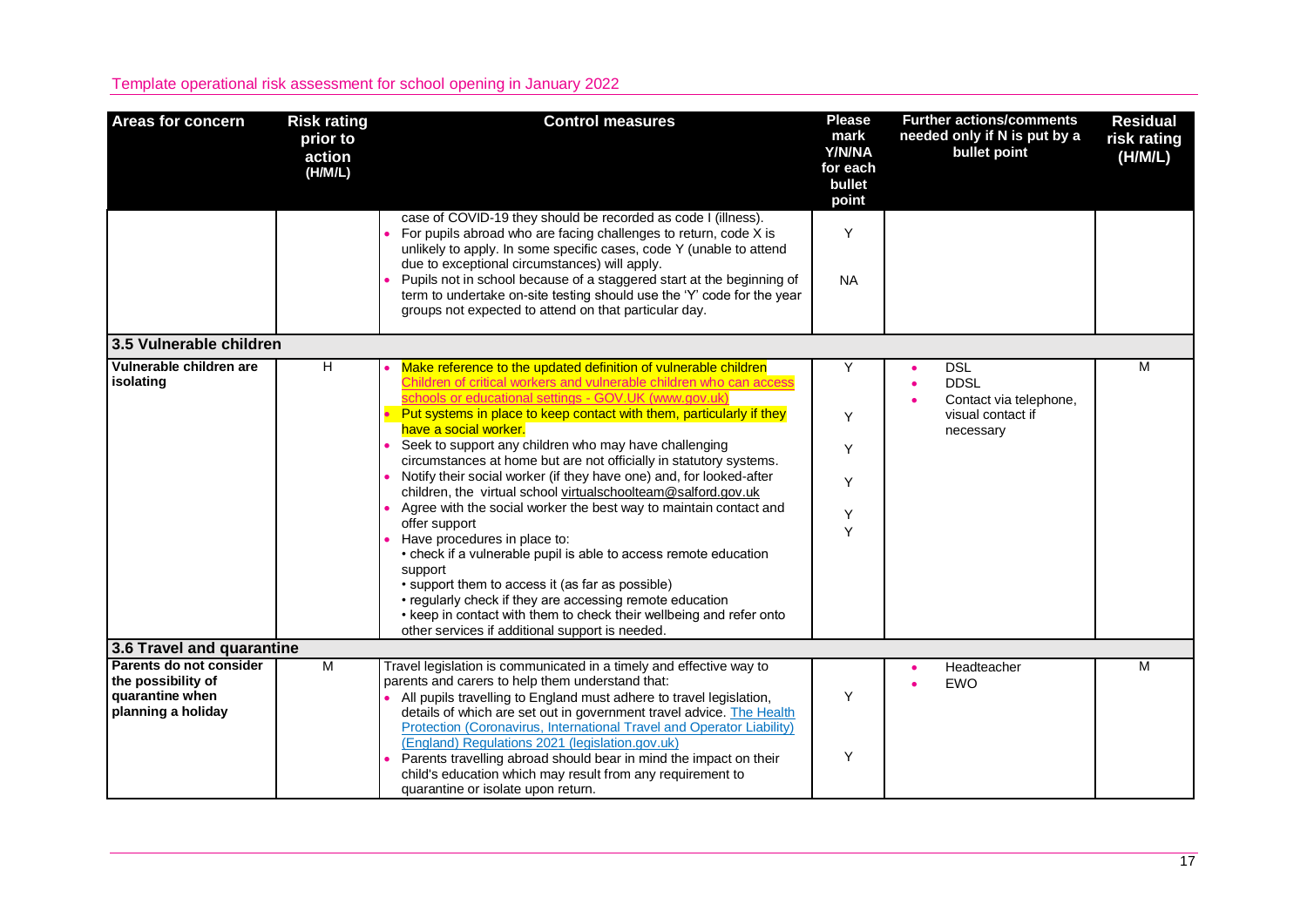| <b>Areas for concern</b>                                                                                             | <b>Risk rating</b><br>prior to<br>action<br>(H/M/L) | <b>Control measures</b>                                                                                                                                                                                                                                                                                                                                                                                                                                                                                                                                                                                                                                                                                                                                                                                                                                                                                                                                                                                                                                                                  | <b>Please</b><br>mark<br>Y/N/NA<br>for each<br>bullet<br>point | <b>Further actions/comments</b><br>needed only if N is put by a<br>bullet point                                                                                                                                                                                                                                               | <b>Residual</b><br>risk rating<br>(H/M/L) |
|----------------------------------------------------------------------------------------------------------------------|-----------------------------------------------------|------------------------------------------------------------------------------------------------------------------------------------------------------------------------------------------------------------------------------------------------------------------------------------------------------------------------------------------------------------------------------------------------------------------------------------------------------------------------------------------------------------------------------------------------------------------------------------------------------------------------------------------------------------------------------------------------------------------------------------------------------------------------------------------------------------------------------------------------------------------------------------------------------------------------------------------------------------------------------------------------------------------------------------------------------------------------------------------|----------------------------------------------------------------|-------------------------------------------------------------------------------------------------------------------------------------------------------------------------------------------------------------------------------------------------------------------------------------------------------------------------------|-------------------------------------------|
| 3.7 Remote education                                                                                                 |                                                     |                                                                                                                                                                                                                                                                                                                                                                                                                                                                                                                                                                                                                                                                                                                                                                                                                                                                                                                                                                                                                                                                                          |                                                                |                                                                                                                                                                                                                                                                                                                               |                                           |
| <b>Staff and pupils cannot</b><br>attend school as they<br>have tested positive but<br>are able to learn and<br>work | M                                                   | Support those who need to self-isolate because they have tested<br>positive to work or learn from home if they are well enough to do so.<br>School understand their responsibilities set out in the remote<br>education temporary continuity direction Remote Education<br>Temporary Continuity Direction: explanatory note - GOV.UK<br>(www.gov.uk) and provide remote education, as necessary.<br>Revisit and refresh remote learning policy, as necessary.<br>Schools should maintain their capacity to deliver high quality remote<br>education for next academic year in case it is needed.<br>The remote education provided should be equivalent in length to the<br>core teaching pupils would receive in school.<br>Work collaboratively with families and put in place reasonable<br>adjustments so that pupils with special educational needs and<br>disabilities (SEND) can successfully access remote education.<br>Full expectations for remote education, support and resources can be<br>found on the get help with remote education service.                             | Y<br>Y<br>Υ<br>Y<br>Y<br>Υ<br>Y                                | Class Dojo is used to set<br>work, give feedback and<br>mark for the next steps<br>in learning<br>Class teaching staff are<br>responsible for their<br>class: uploading/marking<br>of work and<br>communicating with<br>parents/carers and<br>pupils<br>Use of some video<br>lessons<br>Minimum hours of<br>learning provided | M                                         |
| <b>Workforce issues arise</b>                                                                                        | $\overline{H}$                                      | Recognise that the high rates of COVID-19 may cause difficulties<br>with the availability of staff.<br>The shared priority is to keep education settings open and children<br>and young people continuing face-to-face education.<br>Where workforce issues arise, you consider using existing<br>teaching, temporary and support staff more flexibly where required<br>to ensure your setting remains open, whilst ensuring that you<br>continue to have appropriate support in place for pupils with SEND.<br>As pupils do not need to be kept in consistent groups, you may<br>wish to consider combining classes.<br>Review case studies on developing and adopting flexible learning<br>approaches.<br>Where there is a need for remote education, live streaming is the<br>preferred method for providing this wherever possible.<br>There should be regular feedback and checking in with students<br>and pupils.<br>Inform the LA if there is a need for remote learning because of<br>workforce issues.<br>Further advice and support is available through our remote education | Υ<br>Y<br>Y<br>Y<br>Y<br>Y<br>Y<br>Y<br>Y                      | Headteacher<br>Deputy Headteacher<br><b>SLT</b>                                                                                                                                                                                                                                                                               | $\overline{M}$                            |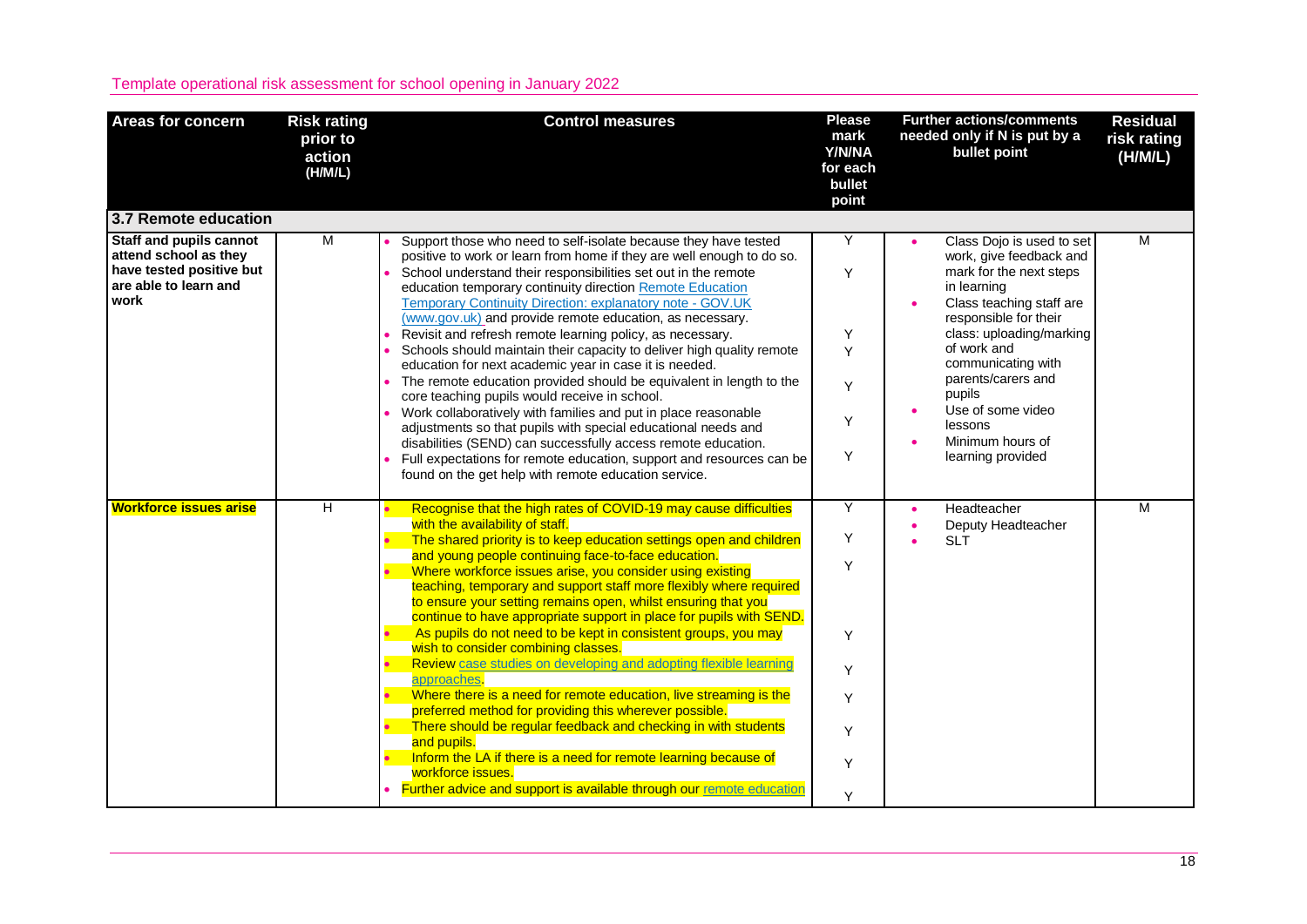| <b>Areas for concern</b>                                                                                                                                      | <b>Risk rating</b><br>prior to<br>action<br>(H/M/L) | <b>Control measures</b>                                                                                                                                                                                                                                                                                                                                                                                                                                                                                                                                                                                                                                          | <b>Please</b><br>mark<br>Y/N/NA<br>for each<br>bullet<br>point | <b>Further actions/comments</b><br>needed only if N is put by a<br>bullet point                                                                                                                                                                                                                                                             | <b>Residual</b><br>risk rating<br>(H/M/L) |
|---------------------------------------------------------------------------------------------------------------------------------------------------------------|-----------------------------------------------------|------------------------------------------------------------------------------------------------------------------------------------------------------------------------------------------------------------------------------------------------------------------------------------------------------------------------------------------------------------------------------------------------------------------------------------------------------------------------------------------------------------------------------------------------------------------------------------------------------------------------------------------------------------------|----------------------------------------------------------------|---------------------------------------------------------------------------------------------------------------------------------------------------------------------------------------------------------------------------------------------------------------------------------------------------------------------------------------------|-------------------------------------------|
|                                                                                                                                                               |                                                     | service and you can also access bespoke one-to-one support from<br>the EdTech Demonstrator network.                                                                                                                                                                                                                                                                                                                                                                                                                                                                                                                                                              |                                                                |                                                                                                                                                                                                                                                                                                                                             |                                           |
| <b>3.8 Education recovery</b>                                                                                                                                 |                                                     |                                                                                                                                                                                                                                                                                                                                                                                                                                                                                                                                                                                                                                                                  |                                                                |                                                                                                                                                                                                                                                                                                                                             |                                           |
| Pupils will have fallen<br>behind in their learning<br>during school closures<br>and achievement gaps<br>will have widened<br>3.9 Pupil wellbeing and support | H                                                   | Gaps in learning are assessed and addressed in teachers' planning.<br>Home and remote learning is continuing and is calibrated to<br>complement in-school learning and address daps identified.<br>Exam syllabi are covered.<br>Plans for intervention are in place for those pupils who have fallen<br>behind in their learning.<br>Tutoring (including the National Tutoring Programme and 16 to 19<br>tuition fund) is in place.<br>Staff are aware of information available in education recovery support<br>Wider continuous professional development resources, including to<br>support teacher wellbeing and subject-specific teaching are being<br>used. | Υ<br>Y<br>Y<br>Y<br>Y<br>Y<br>Y                                | Catch up Clubs at<br>lunchtimes or after<br>school<br>Refer to Pupil Premium<br><b>Strategy Statement on</b><br>the school website<br>https://www.stpaulspeell<br>h.co.uk/serve_file/43238<br>68<br>Assessment Lead<br>Subject Leaders<br>Headteacher<br><b>SLT</b>                                                                         | М                                         |
| Pupils' mental health has<br>been adversely affected<br>during the period that the<br>school has been closed<br>and by the COVID-19<br>crisis in general      | H                                                   | There are sufficient numbers of trained staff available to support<br>pupils with mental health issues.<br>There is access to designated staff for all pupils who wish to talk to<br>someone about wellbeing/mental health.<br>Wellbeing/mental health is discussed regularly in PSHE/virtual<br>assemblies/pupil briefings (stories/toy characters are used for<br>younger pupils to help talk about feelings).<br>Resources/websites and other sources of support to improve the<br>mental health of pupils are provided.<br>Access useful links and sources of support on promoting and<br>supporting mental health and wellbeing in schools.                 | Y<br>Y<br>Y<br>Υ<br>Y                                          | 2 x Mental Health First<br>Aiders<br>'Well Being' Section on<br>the school website<br>https://www.stpaulspeell<br>h.co.uk/page/well-<br>being/61577<br>Jigsaw School 21 -22<br>Staff training completed<br>(Mental Health Training<br>for Teachers, Measuring<br>Mental Wellbeing to<br>Improve the Lives of<br>Children, REST<br>training. | M                                         |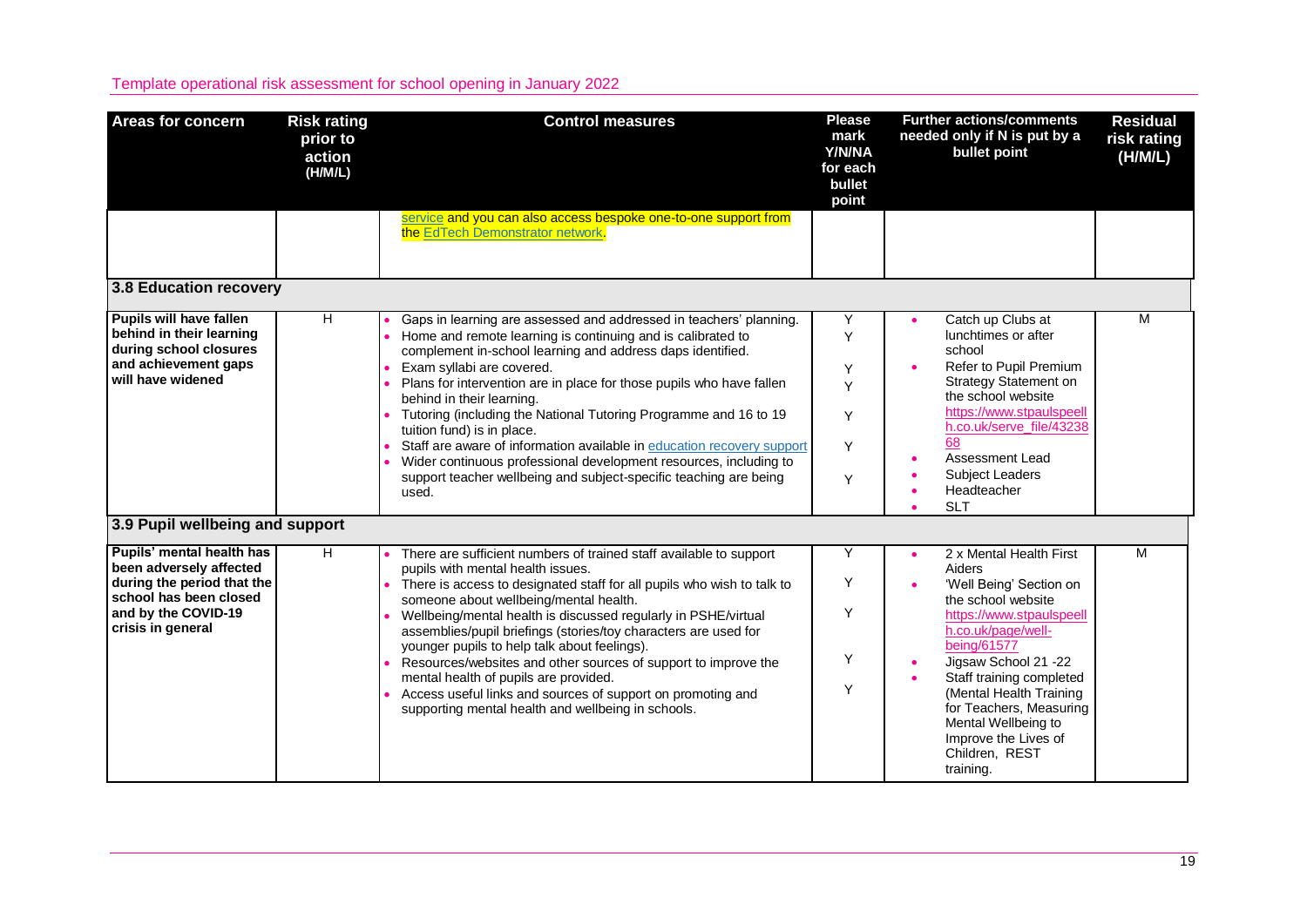| <b>Areas for concern</b>                                                                                                                                                                                                                | <b>Risk rating</b><br>prior to<br>action<br>(H/M/L) | <b>Control measures</b>                                                                                                                                                                                                                                                                                                                                                                                                                                                                                                                                                                                                                                                                                                                                                                                                                                                                                                                                                                                                                                                                                                                                                                                                                                                                                                                                    | <b>Please</b><br>mark<br>Y/N/NA<br>for each<br>bullet<br>point | <b>Further actions/comments</b><br>needed only if N is put by a<br>bullet point                                                                                                                                                                                                                                                                                                                                                                                                                 | <b>Residual</b><br>risk rating<br>(H/M/L) |
|-----------------------------------------------------------------------------------------------------------------------------------------------------------------------------------------------------------------------------------------|-----------------------------------------------------|------------------------------------------------------------------------------------------------------------------------------------------------------------------------------------------------------------------------------------------------------------------------------------------------------------------------------------------------------------------------------------------------------------------------------------------------------------------------------------------------------------------------------------------------------------------------------------------------------------------------------------------------------------------------------------------------------------------------------------------------------------------------------------------------------------------------------------------------------------------------------------------------------------------------------------------------------------------------------------------------------------------------------------------------------------------------------------------------------------------------------------------------------------------------------------------------------------------------------------------------------------------------------------------------------------------------------------------------------------|----------------------------------------------------------------|-------------------------------------------------------------------------------------------------------------------------------------------------------------------------------------------------------------------------------------------------------------------------------------------------------------------------------------------------------------------------------------------------------------------------------------------------------------------------------------------------|-------------------------------------------|
| <b>Pupils and staff are</b><br>grieving because of loss<br>of friends or family                                                                                                                                                         | H                                                   | The school has access to trained staff who can deliver bereavement<br>counselling and support.<br>Support is requested from other organisations when necessary.                                                                                                                                                                                                                                                                                                                                                                                                                                                                                                                                                                                                                                                                                                                                                                                                                                                                                                                                                                                                                                                                                                                                                                                            | Y<br>Υ                                                         | Pastoral staff<br>All staff have completed<br>$\bullet$<br>'Winston Wishes'<br>training<br>Staff have completed<br>training 'Child<br>Bereavement: An<br>Introduction what you<br>can do to help'<br>Staff have completed<br>training<br>'Supporting bereaved<br>children during the<br>Coronavirus pandemic'                                                                                                                                                                                   | M                                         |
| 3.10 School workforce                                                                                                                                                                                                                   |                                                     |                                                                                                                                                                                                                                                                                                                                                                                                                                                                                                                                                                                                                                                                                                                                                                                                                                                                                                                                                                                                                                                                                                                                                                                                                                                                                                                                                            |                                                                |                                                                                                                                                                                                                                                                                                                                                                                                                                                                                                 |                                           |
| <b>Employees with</b><br>additional risk factors<br>and measures have not<br>been put in place to<br>protect them.<br>(Additional risk factors<br>are BAME, smoking, high<br>blood pressure, obesity,<br>age, disability,<br>pregnancy) | н                                                   | If staff were previously identified as CEV, they are advised to<br>continue to follow the guidance contained in Coronavirus: how to stay<br>safe and help prevent the spread - GOV.UK (www.gov.uk)<br>All members of staff with underlying health issues, those within<br>vulnerable groups or those with extreme vulnerabilities have been<br>instructed to make their condition or circumstances known to the<br>school. Records are kept of this and regularly updated.<br>Whilst individual risk assessments are not required, employers are<br>expected to discuss any concerns that people previously considered<br>CEV may have.<br>Staff may have received personal advice from their specialist or<br>clinician on additional precautions to take and they should continue to<br>follow that advice.<br>Employees have had discussions with their line managers and<br>provided with clear guidance specific for their needs based on their<br>specialist or clinician advice<br>Employers will need to follow this specific guidance for pregnant<br>employees. COVID-19 vaccination: a guide on pregnancy and<br>breastfeeding - GOV.UK (www.gov.uk) contains further advice on<br>vaccination.<br>Your workplace risk assessment should already consider any risks to<br>female employees of childbearing age and, in particular, risks to new | Y<br>Y<br>Y<br>Y<br>Υ<br>Y<br>Y                                | Headteacher<br><b>SLT</b><br>Staff RA reviewed<br>regularly<br>Complete with the<br>employee the 'risk<br>assessment for frontline<br>staff in community-<br>based services or<br>conducting home visits<br>in Salford' before they<br>can undertake any<br>frontline visits or role.<br>Discuss and agree<br>appropriate control<br>measures and<br>adaptations that can be<br>put in place including but<br>not limited to:<br>Health checks<br>Access to testing<br>Adapting roles (don't do | М                                         |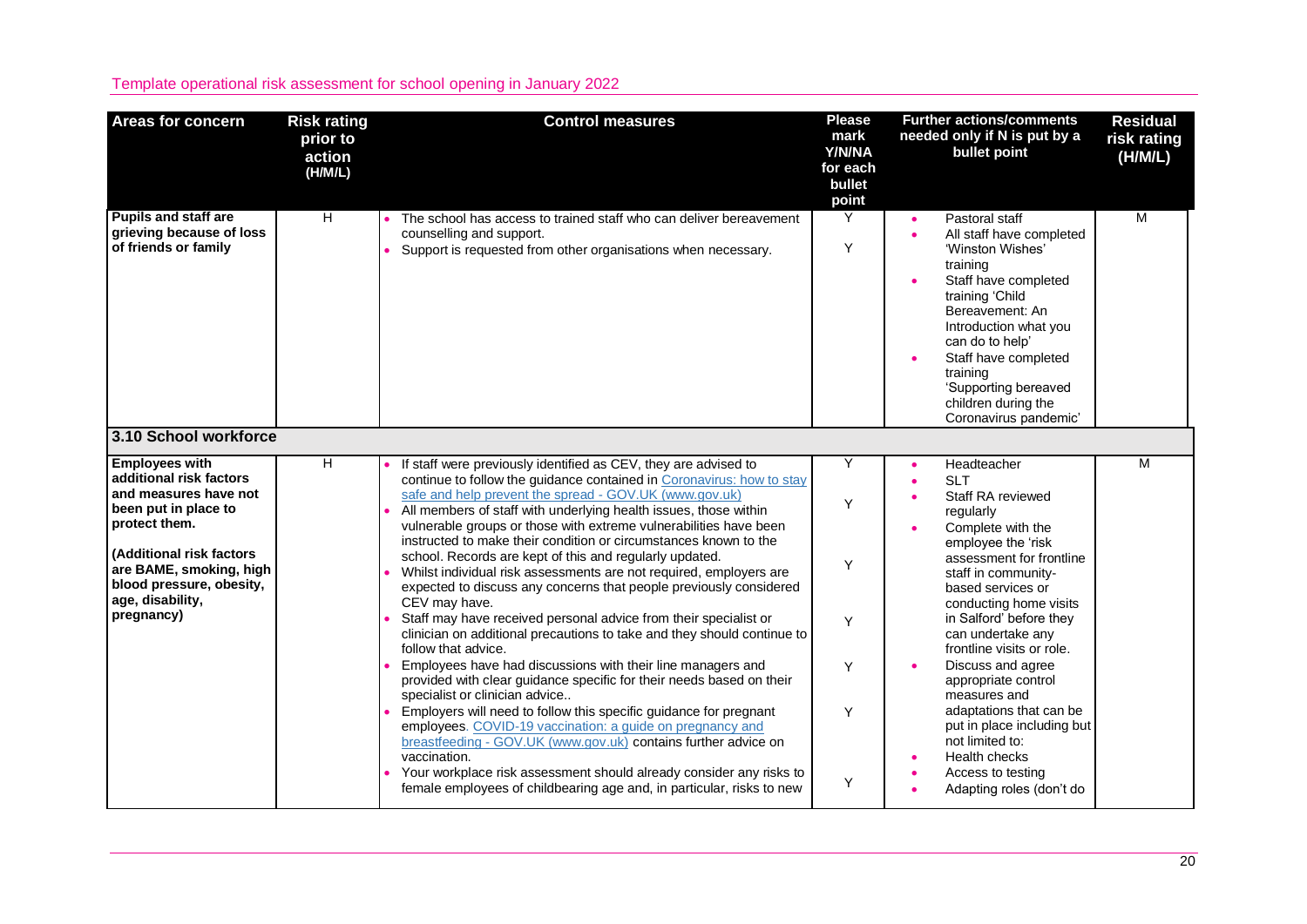| <b>Areas for concern</b>                                                                                                                                         | <b>Risk rating</b><br>prior to<br>action<br>(H/M/L) | <b>Control measures</b>                                                                                                                                                                                                                                                                                                                                                                                                                                                                                         | <b>Please</b><br>mark<br>Y/N/NA<br>for each<br>bullet<br>point | <b>Further actions/comments</b><br>needed only if N is put by a<br>bullet point                                                                                                                                                                                                                                                                                                                                       | <b>Residual</b><br>risk rating<br>(H/M/L) |
|------------------------------------------------------------------------------------------------------------------------------------------------------------------|-----------------------------------------------------|-----------------------------------------------------------------------------------------------------------------------------------------------------------------------------------------------------------------------------------------------------------------------------------------------------------------------------------------------------------------------------------------------------------------------------------------------------------------------------------------------------------------|----------------------------------------------------------------|-----------------------------------------------------------------------------------------------------------------------------------------------------------------------------------------------------------------------------------------------------------------------------------------------------------------------------------------------------------------------------------------------------------------------|-------------------------------------------|
|                                                                                                                                                                  |                                                     | and expectant mothers.<br>You should also consider the needs of pregnant pupils.                                                                                                                                                                                                                                                                                                                                                                                                                                | $N_A$                                                          | specific tasks)                                                                                                                                                                                                                                                                                                                                                                                                       |                                           |
| Staff are reluctant to end<br>social distancing<br>measures in the<br>workplace                                                                                  | $\overline{M}$                                      | Managers should communicate that it is no longer necessary to<br>instruct people to work from home.<br>Employers should be able to explain the measures they have in place<br>to keep CEV staff safe at work.<br>Staff are encouraged to maintain social distancing where possible.<br>The Health and Safety Executive (HSE) guidance on protecting<br>vulnerable workers, including advice for employers and employees<br>on how to talk about reducing risks in the workplace, has been<br>shared with staff. | Y<br>Y<br>Υ<br>Y                                               | Headteacher<br><b>SLT</b><br>All staff                                                                                                                                                                                                                                                                                                                                                                                |                                           |
| Staff take up of the<br>vaccine is low                                                                                                                           | M                                                   | Managers are encouraging vaccine take up and enabling staff who<br>are eligible for a vaccination to attend booked vaccine appointments<br>where possible, even during term time.                                                                                                                                                                                                                                                                                                                               | Y                                                              | Database kept of staff<br>vaccinations and<br>boosters                                                                                                                                                                                                                                                                                                                                                                |                                           |
| The mental health of staff<br>has been adversely<br>affected during the<br>period that the school<br>has been closed and by<br>the COVID-19 crisis in<br>general | н                                                   | Staff are encouraged to focus on their wellbeing.<br>Line managers are proactive in discussing wellbeing with the staff<br>that they manage, including their workload.<br>Staff briefings and training have included content on wellbeing.<br>Staff briefings/training on wellbeing are provided.<br>Staff have been signposted to useful websites and resources. (e.g.<br>Salford Wellbeing Programme)                                                                                                         | Y<br>Y<br>Y<br>Υ<br>Y                                          | Staff given information<br>regularly<br>Staff have completed a<br>'Well Being Self<br>Assessment Tool'<br>Staff have been<br>signposted to Vivup<br>www.vivup.co.uk/users/s<br>ign_up<br>Staff have been<br>signposted to the LA<br>Zone<br>https://myzone.salford.g<br>ov.uk/people-<br>zone/health-and-<br>wellbeing<br>Staff have completed<br>'Mental Health Training<br>for Teachers'<br>Staff have completed an | M                                         |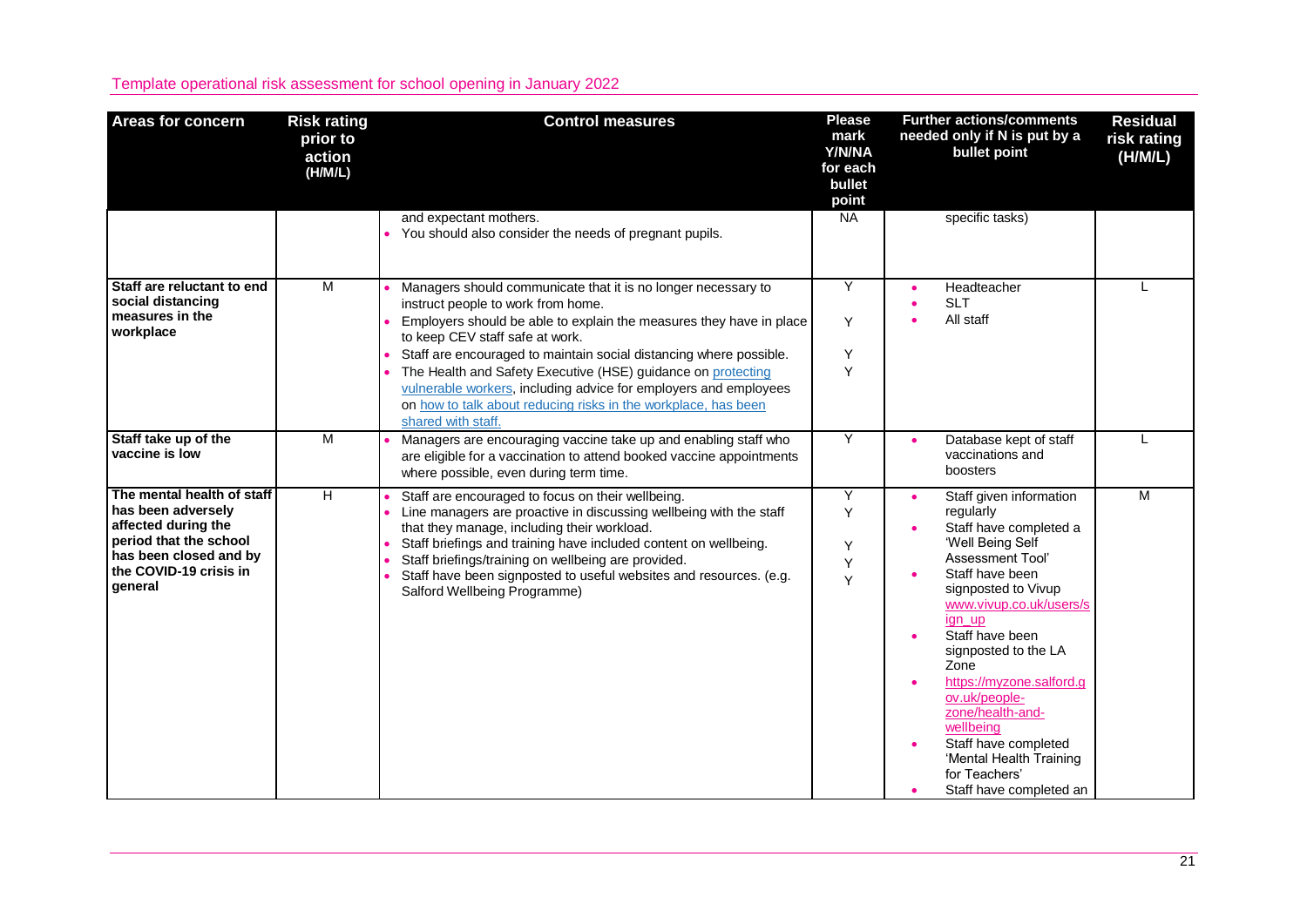| <b>Areas for concern</b>                                                                                                                                  | <b>Risk rating</b><br>prior to<br>action<br>(H/M/L) | <b>Control measures</b>                                                                                                                                                                                                                                                                                                                                                                                                                                                                                                              | <b>Please</b><br>mark<br>Y/N/NA<br>for each<br>bullet<br>point | <b>Further actions/comments</b><br>needed only if N is put by a<br>bullet point                                                                                                                                                                                                                               | <b>Residual</b><br>risk rating<br>(H/M/L) |
|-----------------------------------------------------------------------------------------------------------------------------------------------------------|-----------------------------------------------------|--------------------------------------------------------------------------------------------------------------------------------------------------------------------------------------------------------------------------------------------------------------------------------------------------------------------------------------------------------------------------------------------------------------------------------------------------------------------------------------------------------------------------------------|----------------------------------------------------------------|---------------------------------------------------------------------------------------------------------------------------------------------------------------------------------------------------------------------------------------------------------------------------------------------------------------|-------------------------------------------|
|                                                                                                                                                           |                                                     |                                                                                                                                                                                                                                                                                                                                                                                                                                                                                                                                      |                                                                | iResilience Individual<br>Survey (04/05/2021)                                                                                                                                                                                                                                                                 |                                           |
| Working from home can<br>adversely affect mental<br>health                                                                                                | $\overline{H}$                                      | Staff working from home due to self-isolation have regular catchups<br>with line managers.<br>Staff are encouraged to speak regularly with colleagues, take regular<br>breaks and exercise.<br>Appropriate work plans have been agreed with support provided<br>where necessary.<br>Staff working from home may help provide remote learning for any<br>pupils who need to stay at home.                                                                                                                                             | Υ<br>Y<br>Υ<br>Y                                               | Emails<br>Text messages to/from<br>the Headteacher                                                                                                                                                                                                                                                            | M                                         |
| The number of staff who<br>are available is lower<br>than that required to<br>teach classes in school<br>and operate effective<br>home learning if needed | H                                                   | The health status and availability of every member of staff is known<br>and is regularly updated so that deployment can be planned.<br>Full use is made of those staff who are self-isolating but who are well<br>enough to plan/prepare/teach lessons online.<br>Flexible and responsive use of teaching assistants and pastoral staff<br>to supervise classes is in place.<br>Full use is made of testing to inform staff deployment.<br>If any school has concerns about staffing capacity, then contact the<br>LA or Trust Board | Υ<br>Y<br>Y<br>Y<br>Y                                          | Headteacher<br>Deputy Headteacher<br><b>SLT</b>                                                                                                                                                                                                                                                               | M                                         |
| <b>Pupils and staff are</b><br>grieving because of loss<br>of friends or family<br><b>4. Operational issues</b>                                           | H                                                   | The school has access to trained staff who can deliver bereavement<br>counselling and support.<br>Support is requested from other organisations when necessary.                                                                                                                                                                                                                                                                                                                                                                      | Υ<br>Y                                                         | Pastoral staff<br>All staff have completed<br>'Winston Wishes'<br>training<br>Staff have completed<br>training 'Child<br>Bereavement: An<br>Introduction what you<br>can do to help'<br>Staff have completed<br>$\bullet$<br>training<br>'Supporting bereaved<br>children during the<br>Coronavirus pandemic' | M                                         |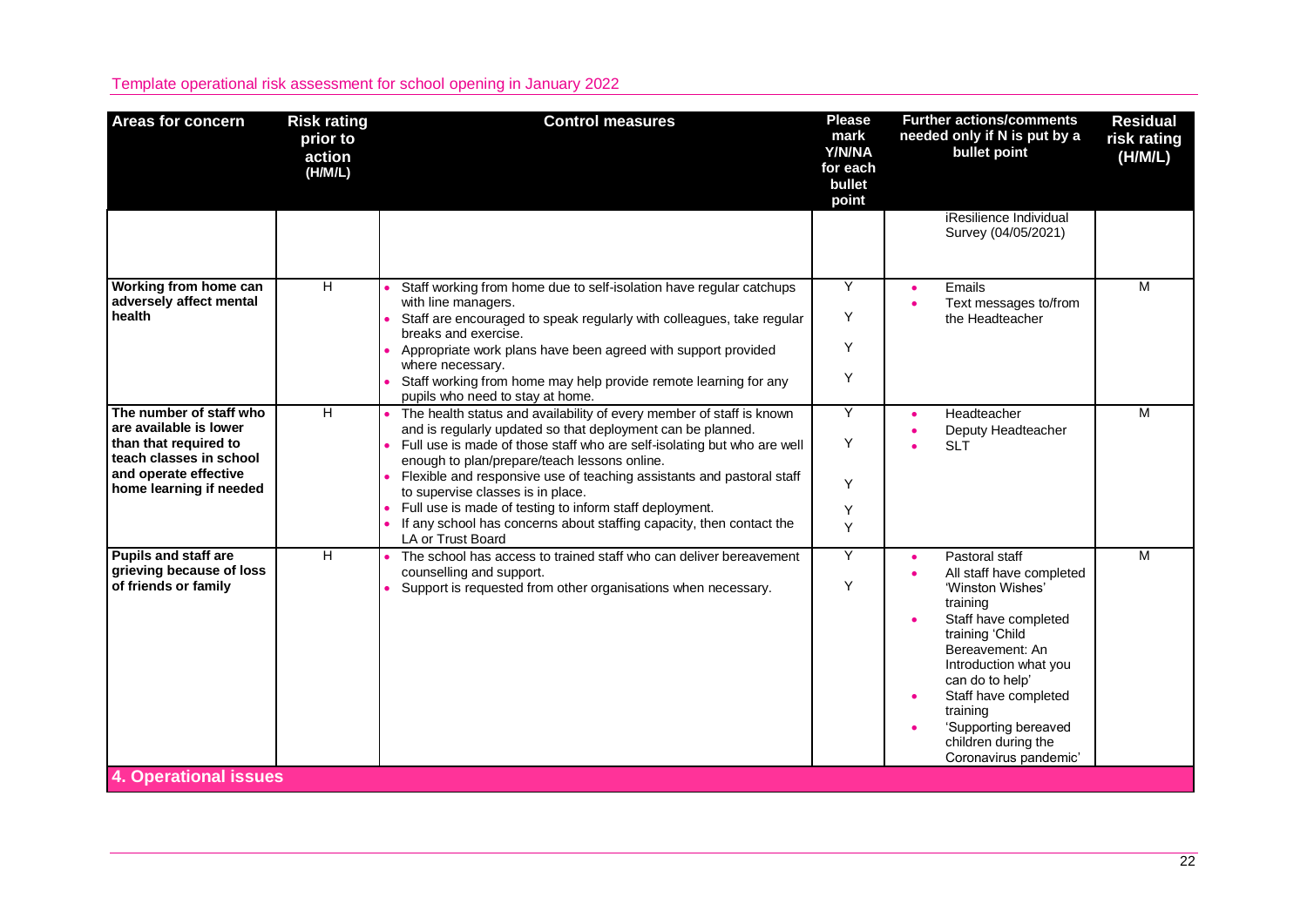| <b>Areas for concern</b>                                                                          | <b>Risk rating</b><br>prior to<br>action<br>(H/M/L) | <b>Control measures</b>                                                                                                                                                                                                                                                                                                                                                                                                                                                                                                                               | <b>Please</b><br>mark<br>Y/N/NA<br>for each<br>bullet<br>point | <b>Further actions/comments</b><br>needed only if N is put by a<br>bullet point | <b>Residual</b><br>risk rating<br>(H/M/L) |
|---------------------------------------------------------------------------------------------------|-----------------------------------------------------|-------------------------------------------------------------------------------------------------------------------------------------------------------------------------------------------------------------------------------------------------------------------------------------------------------------------------------------------------------------------------------------------------------------------------------------------------------------------------------------------------------------------------------------------------------|----------------------------------------------------------------|---------------------------------------------------------------------------------|-------------------------------------------|
| 4.1 Managing the school lifecycle                                                                 |                                                     |                                                                                                                                                                                                                                                                                                                                                                                                                                                                                                                                                       |                                                                |                                                                                 |                                           |
| School calendar and<br>timetables negatively<br>impact on the quality of<br>education             | M                                                   | School calendar is informed by DFE expectations of a broad<br>curriculum.<br>Schools continue to build capacity to educate pupils remotely where<br>this is needed.<br>School recruitment continues as usual.                                                                                                                                                                                                                                                                                                                                         | Υ<br>Y<br>Y                                                    | Headteacher<br>Deputy Headteacher<br><b>SLT</b>                                 | M                                         |
| Pupils joining the next<br>phase in their education<br>do not feel prepared for<br>the transition | M                                                   | A plan is in place for pastoral staff to speak with pupils and their<br>parents about the next stage in their education and resolve any<br>issues.<br>There is regular and effective liaison with the destination institutions<br>(e.g. secondary schools, post-16 providers, universities,<br>apprenticeship providers) to assist with pupils' transition.<br>Regular communications with the parents of incoming pupils are in<br>place, including letters, newsletters and online broadcasts<br>Induction days for pupils and parents are planned. | Υ<br>Y<br>Y<br>Y                                               |                                                                                 | M                                         |
| 4.2 Educational visits                                                                            |                                                     |                                                                                                                                                                                                                                                                                                                                                                                                                                                                                                                                                       |                                                                |                                                                                 |                                           |
| <b>Booked educational</b><br>visits need to change or<br>be cancelled with short<br>notice        | M                                                   | Consider whether to go ahead with planned international educational<br>visits at this time, recognising the risk of disruption to education<br>resulting from the need to isolate and test on arrival back into the UK<br>Ensure that any new bookings have adequate financial protection in                                                                                                                                                                                                                                                          | <b>NA</b><br>Y                                                 | Headteacher is the EVC                                                          | M                                         |
|                                                                                                   |                                                     | place.<br>Visit coordinators communicate with the visit provider, commercial<br>insurance company, or the Risk Protection Arrangement (RPA) to<br>assess the protection available. Independent advice on insurance<br>cover and options can be sought from the British Insurance Brokers'<br>Association (BIBA) or Association of British Insurers (ABI)                                                                                                                                                                                              | Υ<br>Y                                                         |                                                                                 |                                           |
|                                                                                                   |                                                     | Undertake full and thorough risk assessments in relation to all<br>educational visits and ensure that any public health advice, such as<br>hygiene and ventilation requirements, is included as part of that risk<br>assessment.<br>Follow the guidance Health and safety on educational visits -<br>GOV.UK (www.gov.uk)                                                                                                                                                                                                                              | Y<br>Y                                                         |                                                                                 |                                           |
|                                                                                                   |                                                     | Follow specialist advice from the Outdoor Education Advisory Panel<br>(OEAP). https://oeapng.info<br>Visit coordinators communicate regularly with parents and carers to<br>keep them informed                                                                                                                                                                                                                                                                                                                                                        | Y                                                              |                                                                                 |                                           |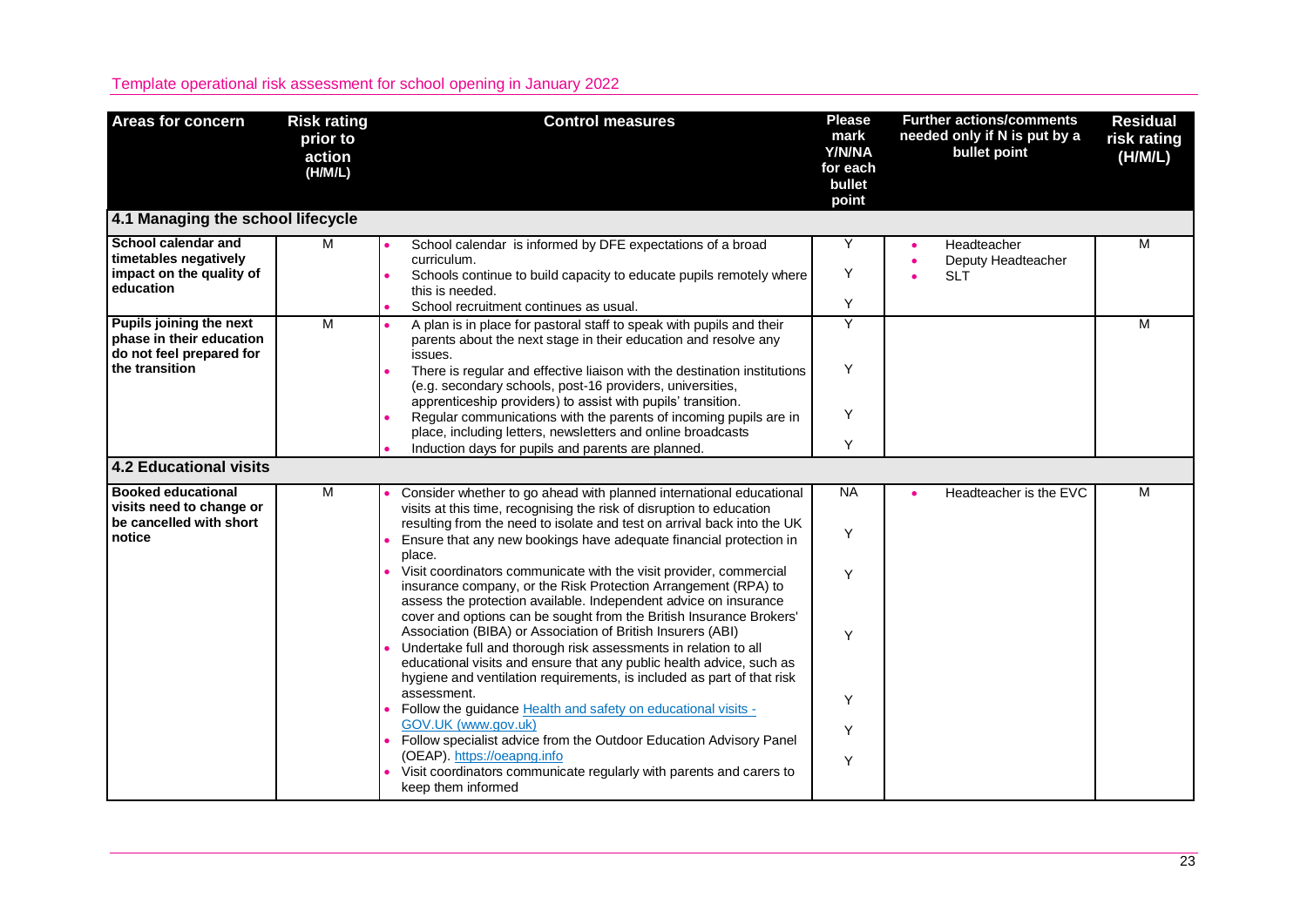| <b>Areas for concern</b>                                                                                                      | <b>Risk rating</b><br>prior to<br>action<br>(H/M/L) | <b>Control measures</b>                                                                                                                                                                                                                                                                                                                                                                                                                                                                                                                                                                                                                                                                                                                                                                                                                                                                                                                                                                                                                    | <b>Please</b><br>mark<br>Y/N/NA<br>for each<br>bullet<br>point | <b>Further actions/comments</b><br>needed only if N is put by a<br>bullet point                                                                                                                                            | <b>Residual</b><br>risk rating<br>(H/M/L) |
|-------------------------------------------------------------------------------------------------------------------------------|-----------------------------------------------------|--------------------------------------------------------------------------------------------------------------------------------------------------------------------------------------------------------------------------------------------------------------------------------------------------------------------------------------------------------------------------------------------------------------------------------------------------------------------------------------------------------------------------------------------------------------------------------------------------------------------------------------------------------------------------------------------------------------------------------------------------------------------------------------------------------------------------------------------------------------------------------------------------------------------------------------------------------------------------------------------------------------------------------------------|----------------------------------------------------------------|----------------------------------------------------------------------------------------------------------------------------------------------------------------------------------------------------------------------------|-------------------------------------------|
| 4.3 Wraparound provision and extra-curricular activity                                                                        |                                                     |                                                                                                                                                                                                                                                                                                                                                                                                                                                                                                                                                                                                                                                                                                                                                                                                                                                                                                                                                                                                                                            |                                                                |                                                                                                                                                                                                                            |                                           |
| Providers do not adhere<br>to guidance                                                                                        | M                                                   | The information on planning extra-curricular provision for providers<br>who run community activities, holiday clubs, after-school clubs, tuition<br>and other out-of-school provision for children, has been<br>communicated and is followed Protective measures for holiday and<br>after-school clubs, and other out-of-school settings during the<br>coronavirus (COVID-19) outbreak (applies until Step 4) - GOV.UK<br>(www.gov.uk)                                                                                                                                                                                                                                                                                                                                                                                                                                                                                                                                                                                                     | Υ                                                              | Spring 2 Opening of<br>Breakfast Club; under<br>review                                                                                                                                                                     | М                                         |
| 4.4 Governance and policy                                                                                                     |                                                     |                                                                                                                                                                                                                                                                                                                                                                                                                                                                                                                                                                                                                                                                                                                                                                                                                                                                                                                                                                                                                                            |                                                                |                                                                                                                                                                                                                            |                                           |
| Governors are not fully<br>informed or involved in<br>making key decisions                                                    | $\overline{H}$                                      | Meetings (online or face-to-face) held with governors following the<br>usual timetable<br>Governing bodies are involved in key decisions<br>Governors are briefed regularly on the latest government guidance<br>and its implications for the school.<br>Governors are briefed on the school's use of additional funding and<br>approaches to catch up and the impact of these<br>Governors are briefed on the school's decision making about the<br>planned curriculum.                                                                                                                                                                                                                                                                                                                                                                                                                                                                                                                                                                   | Y<br>Υ<br>Y<br>Y<br>Y                                          | Headteacher<br><b>Chair of Governors</b><br>H & S Governor<br>'Virtual' Subcommittee<br>Meetings<br>Weekly (minimum)<br>Headteacher and Chair<br>Meetings<br>Governors updated with<br>the latest information via<br>email | М                                         |
| Lack of governor<br>oversight during the<br>COVID-19 crisis leads to<br>the school failing to meet<br>statutory requirements. | $\overline{H}$                                      | The governing body continues to meet as per statutory guidance and<br>when key decisions need to be made, consider a blended approach of<br>face-to-face and meetings via online platforms.<br>Governing board meetings taking place face-to-face comply with the<br>latest government guidance on reducing the spread of coronavirus,<br>• The governing body agendas are structured to ensure all statutory<br>requirements are discussed and school leaders are held to account<br>for their implementation.<br>• The headteachers report to governors includes content and updates<br>on how the school is continuing to meet its statutory obligations in<br>addition to covering the school's response to COVID-19.<br>• Regular dialogue with the Chair of Governors and those governors<br>with designated responsibilities is in place.<br>Minutes of governing body meetings are reviewed to ensure that they<br>accurately record governors' oversight and holding leaders to<br>account for areas of statutory responsibility. | Y<br>Y<br>Y<br>Υ<br>Υ                                          | Headteacher<br><b>Chair of Governors</b><br>Governor SLA                                                                                                                                                                   | M                                         |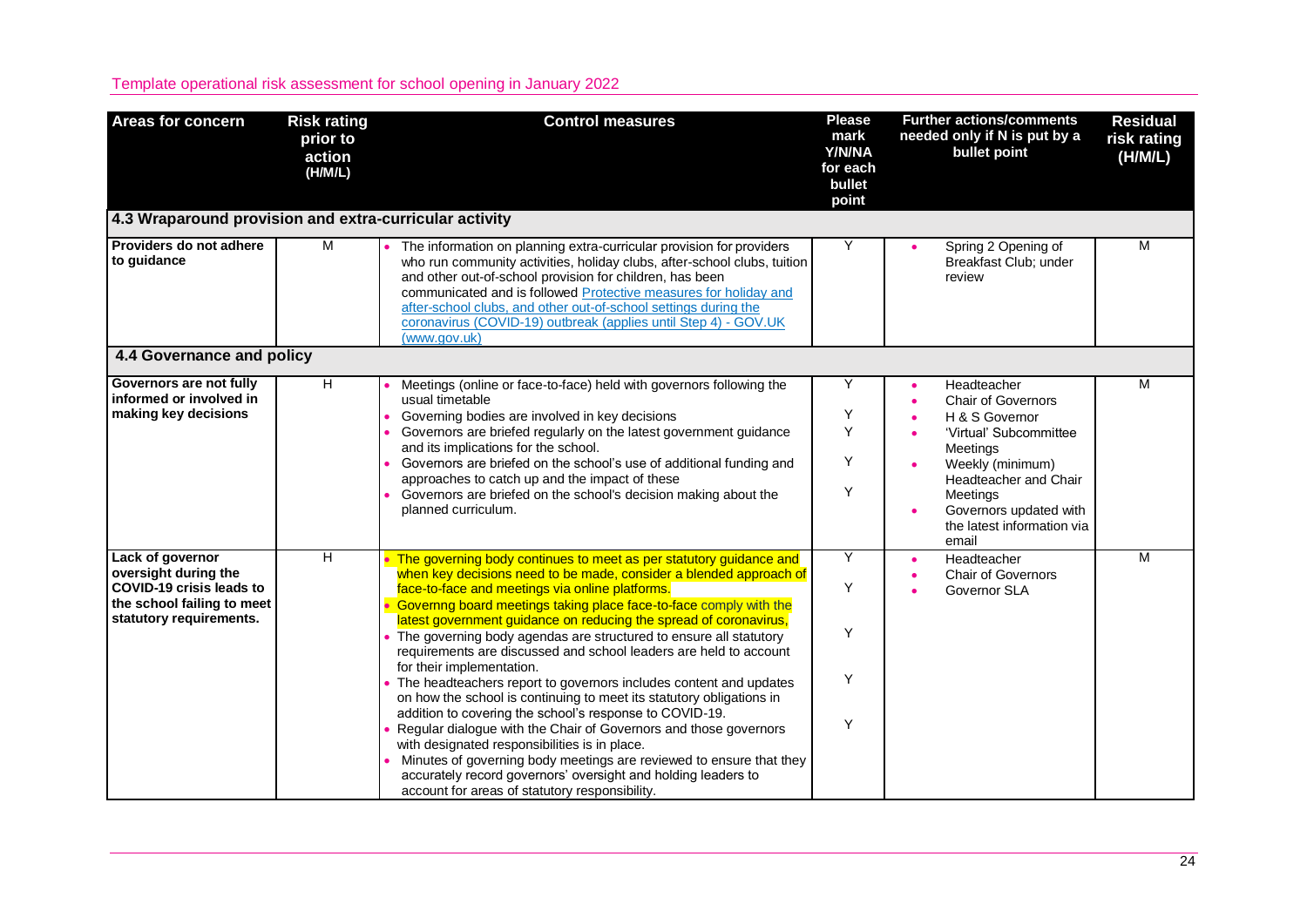| <b>Areas for concern</b>                                                                                                                                                                                                            | <b>Risk rating</b><br>prior to<br>action<br>(H/M/L) | <b>Control measures</b>                                                                                                                                                                                                                                                                                                                                                                                       | <b>Please</b><br>mark<br>Y/N/NA<br>for each<br>bullet<br>point | <b>Further actions/comments</b><br>needed only if N is put by a<br>bullet point                                                                                                                                | <b>Residual</b><br>risk rating<br>(H/M/L) |
|-------------------------------------------------------------------------------------------------------------------------------------------------------------------------------------------------------------------------------------|-----------------------------------------------------|---------------------------------------------------------------------------------------------------------------------------------------------------------------------------------------------------------------------------------------------------------------------------------------------------------------------------------------------------------------------------------------------------------------|----------------------------------------------------------------|----------------------------------------------------------------------------------------------------------------------------------------------------------------------------------------------------------------|-------------------------------------------|
| 4.5 Policy review                                                                                                                                                                                                                   |                                                     |                                                                                                                                                                                                                                                                                                                                                                                                               |                                                                |                                                                                                                                                                                                                |                                           |
| <b>Existing policies on</b><br>safeguarding, health and<br>safety, fire evacuation,<br>medical, behaviour,<br>attendance, visits<br>visitors and other<br>policies are no longer fit<br>for purpose in the<br>current circumstances | H                                                   | All relevant policies:<br>Safeguarding<br><b>Health and Safety</b><br>Fire Evacuation<br><b>Behaviour</b><br>Attendance<br><b>Visitors</b><br><b>Visits</b><br>have been revised to take account of government guidance (Schools<br>operational guidance -). Staff, pupils, parents and governors have been<br>briefed accordingly.                                                                           | Y<br>Υ<br>Y<br>Υ<br>Y<br>Y<br>Υ                                | 30/09/2021<br>11/08/2021<br>01/08/2021<br>27/05/2020<br>02/09/2020<br>02/09/2020<br>11/08/2021                                                                                                                 | M                                         |
| 4.6 Communication strategy                                                                                                                                                                                                          |                                                     |                                                                                                                                                                                                                                                                                                                                                                                                               |                                                                |                                                                                                                                                                                                                |                                           |
| Key stakeholders are not<br>fully informed about<br>changes to policies and<br>procedures due to<br>COVID-19, resulting in<br>risks to health                                                                                       | H                                                   | Communications strategies for the following groups are in place:<br>$\bullet$ Staff<br>Pupils<br>$\bullet$<br>Parents<br>$\bullet$<br>Governors/Trustees<br>Local authority<br>Professional associations<br>• Other partners including visitors                                                                                                                                                               | Υ<br>Y<br>Υ<br>Υ<br>Y<br>Y<br>Y                                |                                                                                                                                                                                                                | M                                         |
| 4.7 First Aid/Designated Safeguarding Leads                                                                                                                                                                                         |                                                     |                                                                                                                                                                                                                                                                                                                                                                                                               |                                                                |                                                                                                                                                                                                                |                                           |
| The lack of capacity /<br>availability of designated<br><b>First Aiders and</b><br><b>Designated Safeguarding</b><br>Leads puts children's<br>safety at risk                                                                        | H.                                                  | Ensure staff First Aid training is booked and accessed if First Aid<br>Certificate has expired.<br>A programme for training additional staff is in place.<br>Collaborative arrangements for sharing staff with other schools in the<br>locality have been agreed.<br>All relevant staff are aware of all pupils in school with relevant health<br>conditions<br>Ensure good communication with school nurses. | Υ<br>Y<br>Y<br>Y<br>Y                                          | 3 x PFAs<br>4 x Appointed FAs (1 x<br>additional due to be re<br>trained)<br>Appointed FAs,<br>$\bullet$<br>assigned to areas<br>All staff have<br><b>Emergency First Aid</b><br>Training<br>1 x DSL, 2 x DDSL | M                                         |
| 4.8 Review of fire procedures                                                                                                                                                                                                       |                                                     |                                                                                                                                                                                                                                                                                                                                                                                                               |                                                                |                                                                                                                                                                                                                |                                           |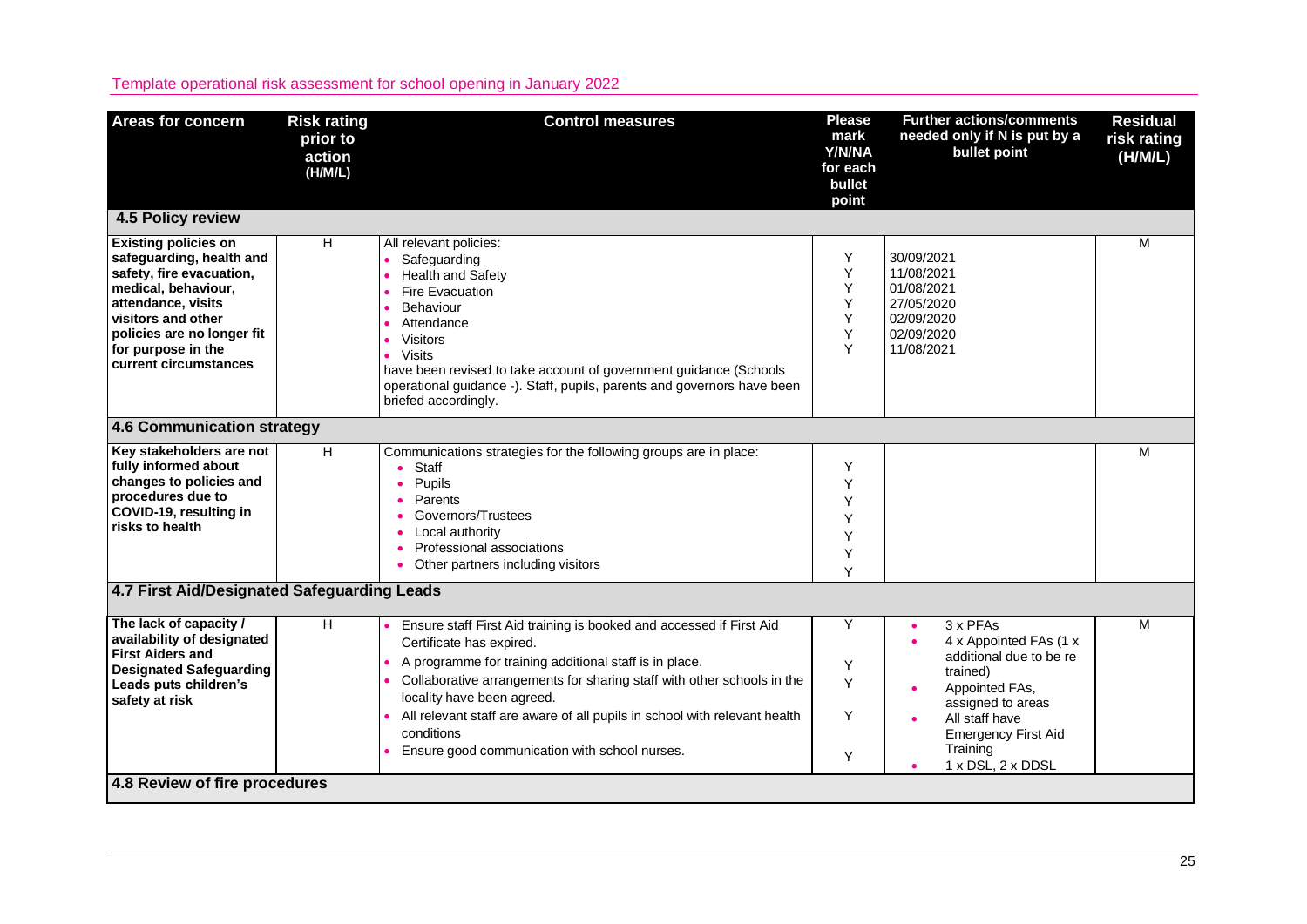| <b>Areas for concern</b>                                                                                                        | <b>Risk rating</b><br>prior to<br>action<br>(H/M/L) | <b>Control measures</b>                                                                                                                                                                                                                                                                                                                                                                                                                                                                                                                                                                                                   | <b>Please</b><br>mark<br>Y/N/NA<br>for each<br>bullet<br>point | <b>Further actions/comments</b><br>needed only if N is put by a<br>bullet point                                                                                           | <b>Residual</b><br>risk rating<br>(H/M/L) |
|---------------------------------------------------------------------------------------------------------------------------------|-----------------------------------------------------|---------------------------------------------------------------------------------------------------------------------------------------------------------------------------------------------------------------------------------------------------------------------------------------------------------------------------------------------------------------------------------------------------------------------------------------------------------------------------------------------------------------------------------------------------------------------------------------------------------------------------|----------------------------------------------------------------|---------------------------------------------------------------------------------------------------------------------------------------------------------------------------|-------------------------------------------|
| Fire procedures are not<br>appropriate to cover new<br>arrangements                                                             | H                                                   | Fire procedures have been reviewed and revised where required,<br>due to:<br>• Possible absence of fire marshals<br>No further need to follow social distancing measures during<br>evacuation and at muster points<br>• Implementation of contingency plans<br>Staff and pupils have been briefed on any new evacuation<br>procedures.<br>Incident controller and fire marshals have been trained and briefed<br>appropriately.<br>New arrangements are tested and amended if necessary                                                                                                                                   | Υ<br>Y<br>Y<br>Y<br>Y<br>Y<br>Y                                | Weekly Testing of break<br>points<br>The fire evacuation<br>procedures have been<br>updated and evacuation<br>(muster points) created<br>Termly evacuations take<br>place | М                                         |
| Fire marshals absent due<br>to self-isolation                                                                                   | H                                                   | An additional staff rota is in place for fire marshals to cover any<br>absences and staff have been briefed accordingly.                                                                                                                                                                                                                                                                                                                                                                                                                                                                                                  | Υ                                                              | Fire marshal signs<br>displayed around school                                                                                                                             | M                                         |
|                                                                                                                                 |                                                     | 4.9 Managing premises on reopening after closure during the school holidays                                                                                                                                                                                                                                                                                                                                                                                                                                                                                                                                               |                                                                |                                                                                                                                                                           |                                           |
| All systems may not be<br>operational                                                                                           | H                                                   | Government guidance is being implemented where appropriate.<br>• All systems have been recommissioned.                                                                                                                                                                                                                                                                                                                                                                                                                                                                                                                    | Υ<br>Y                                                         |                                                                                                                                                                           | М                                         |
| <b>Statutory compliance</b><br>has not been completed<br>due to the availability of<br>contractors during<br>lockdown           | Η                                                   | All statutory compliance is up to date.<br>Where water systems have not been maintained throughout<br>lockdown, chlorination, flushing and certification by a specialist<br>contractor has been arranged.                                                                                                                                                                                                                                                                                                                                                                                                                 | Υ<br>Y                                                         |                                                                                                                                                                           | м                                         |
| 4.10 Contractors working on the school site                                                                                     |                                                     |                                                                                                                                                                                                                                                                                                                                                                                                                                                                                                                                                                                                                           |                                                                |                                                                                                                                                                           |                                           |
| <b>Contractors on-site</b><br>whilst school is in<br>operation may pose a<br>risk to social distancing<br>and infection control | H.                                                  | Ongoing works and scheduled inspections for schools (e.g. estates<br>related) are set to continue.<br>An assessment has been carried out to see if any additional control<br>measures are required to keep staff, pupils and contractors safe.<br>Assurances have been sought from the contractors that all staff<br>attending the setting will be in good health (symptom-free)<br>In addition to arrangements for COVID-19, normal contractor<br>procedures are being applied and have been updated in light of<br>COVID-19 (including contractor risk assessments and method<br>statements, and contractor induction). | Υ<br>Y<br>Y<br>Y                                               | All contractors sign in<br>using the Inventry<br>System                                                                                                                   | M                                         |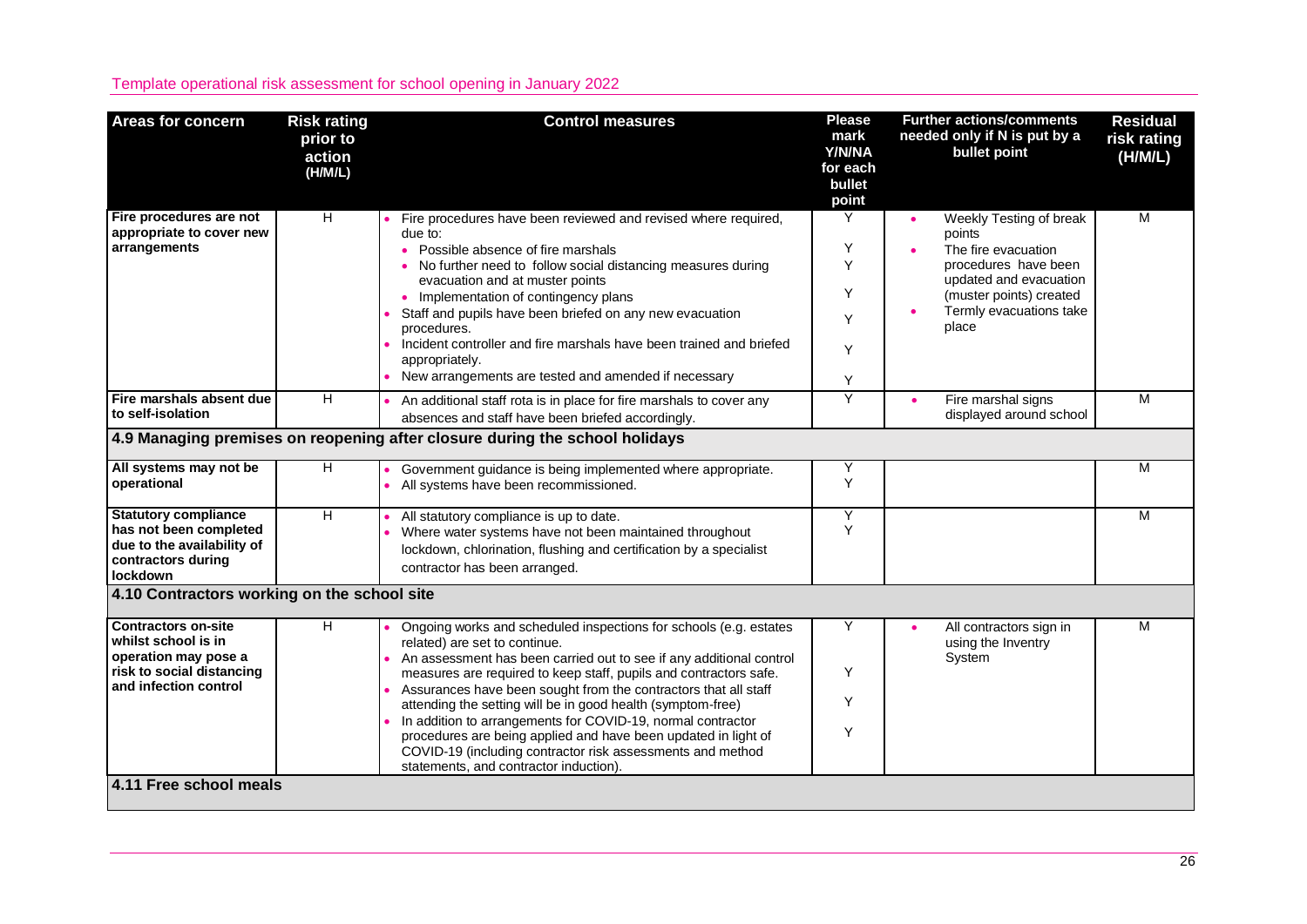| <b>Areas for concern</b>                                                                                                                                                                    | <b>Risk rating</b><br>prior to<br>action<br>(H/M/L) | <b>Control measures</b>                                                                                                                                                                                                      | <b>Please</b><br>mark<br>Y/N/NA<br>for each<br>bullet<br>point | <b>Further actions/comments</b><br>needed only if N is put by a<br>bullet point                                                                                                                                    | <b>Residual</b><br>risk rating<br>(H/M/L) |
|---------------------------------------------------------------------------------------------------------------------------------------------------------------------------------------------|-----------------------------------------------------|------------------------------------------------------------------------------------------------------------------------------------------------------------------------------------------------------------------------------|----------------------------------------------------------------|--------------------------------------------------------------------------------------------------------------------------------------------------------------------------------------------------------------------|-------------------------------------------|
| Pupils eligible for free<br>school meals do not<br>continue to receive their<br>entitlement if they are<br>unable to attend (e.g. due<br>to self-isolation or<br>following clinical advice) | м                                                   | A member of the school's administrative team is tasked with ensuring<br>that pupils eligible for free school meals receive free meals when in<br>school and continue to receive vouchers/school meals when not in<br>school. |                                                                | FSM database<br>completed and sent to<br>the LA (if consent give)<br>for electronic Aldi<br>vouchers:<br>October/December/<br>February holidays.<br>If consent not given Aldi<br>paper vouchers given at<br>school |                                           |